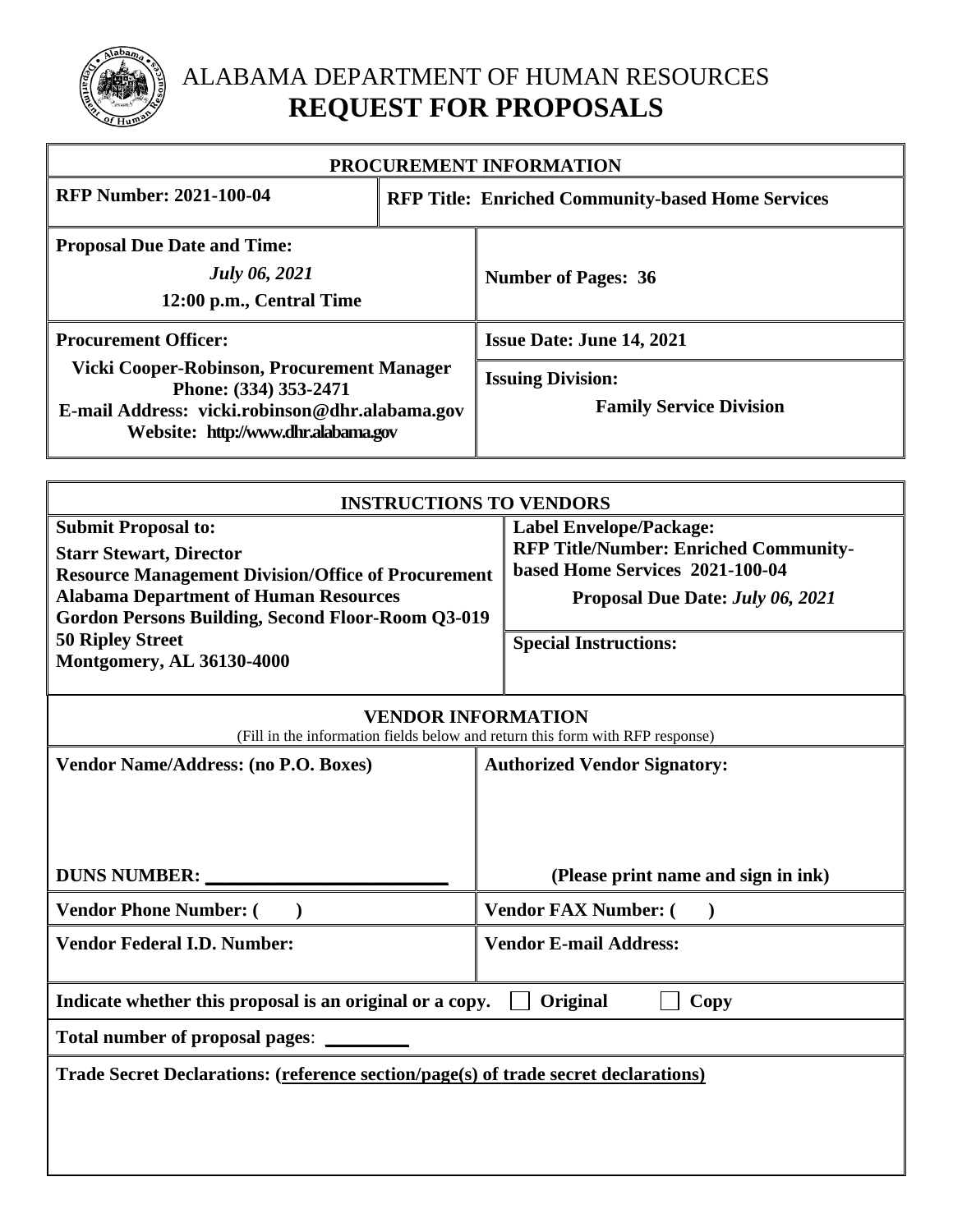╚

# **TABLE OF CONTENTS**

| <b>TABLE OF CONTENTS</b>                                                       |  |
|--------------------------------------------------------------------------------|--|
|                                                                                |  |
|                                                                                |  |
|                                                                                |  |
|                                                                                |  |
|                                                                                |  |
|                                                                                |  |
|                                                                                |  |
| 1.3                                                                            |  |
|                                                                                |  |
|                                                                                |  |
|                                                                                |  |
| 1.5.3                                                                          |  |
|                                                                                |  |
| 1.6.1                                                                          |  |
| W-9 LEGAL STATUS LETTER OR TAXPAYER IDENTIFICATION NUMBER FORM  9<br>1.6.2     |  |
| 1.6.3                                                                          |  |
| 1.6.4<br>1.6.5                                                                 |  |
| 1.6.7                                                                          |  |
| 1.6.8                                                                          |  |
|                                                                                |  |
| 1.7.1                                                                          |  |
| 1.7.2                                                                          |  |
| 1.7.3                                                                          |  |
| 1.7.4                                                                          |  |
|                                                                                |  |
| 1.8.1                                                                          |  |
| 1.8.2                                                                          |  |
| 1.8.3                                                                          |  |
| 1.8.4                                                                          |  |
|                                                                                |  |
|                                                                                |  |
|                                                                                |  |
| 2.1<br>2.2                                                                     |  |
| 2.3                                                                            |  |
|                                                                                |  |
| $2.5^{\circ}$                                                                  |  |
| 2.6                                                                            |  |
| 2.7                                                                            |  |
| 2.8                                                                            |  |
|                                                                                |  |
|                                                                                |  |
| 2.11.1                                                                         |  |
| 2.11.2                                                                         |  |
| 2.12 DISCUSSION/NEGOTIATION AND/OR ORAL PRESENTATION/PRODUCT DEMONSTRATION  14 |  |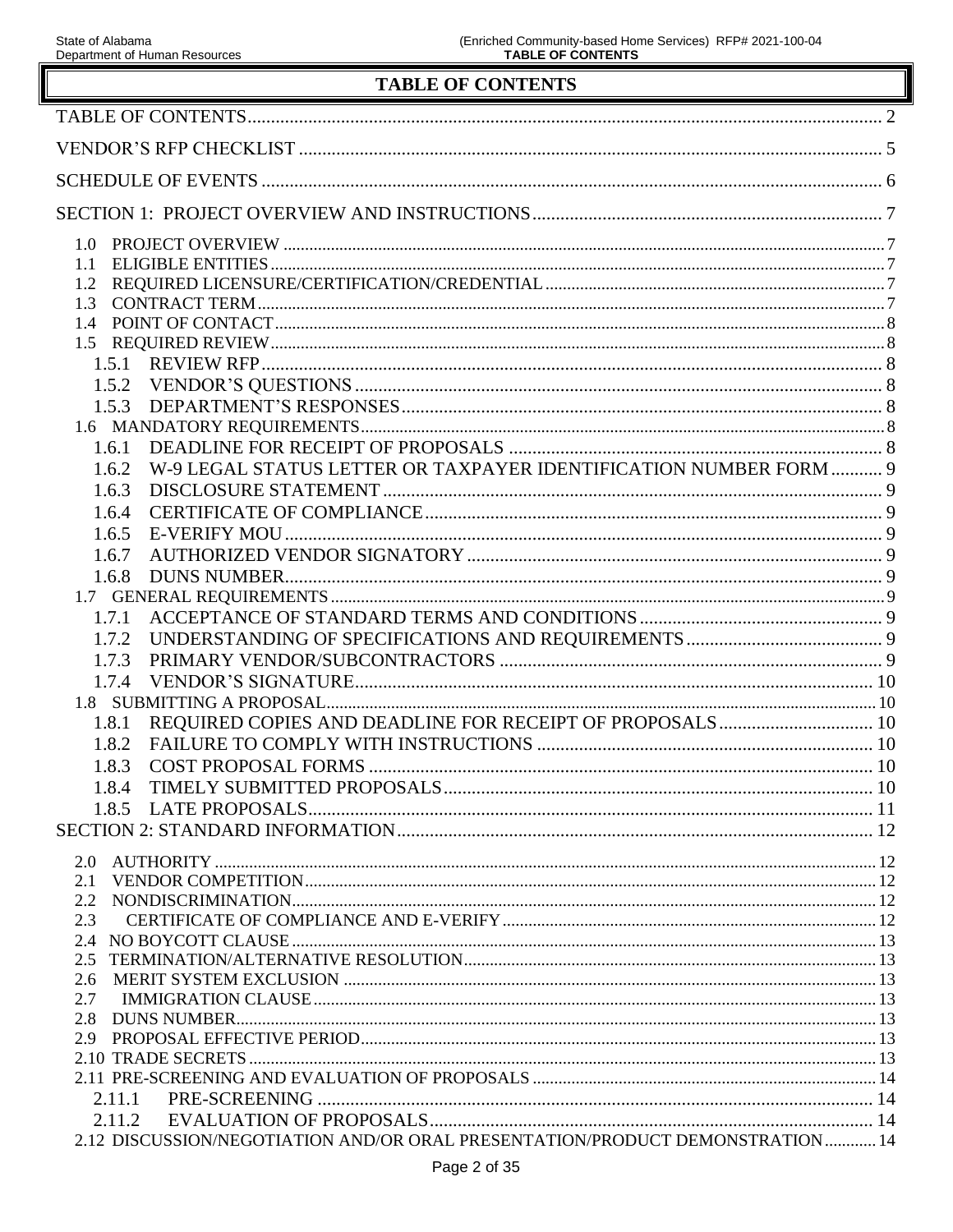| State of Alabama<br>Department of Human Resources | (Enriched Community-based Home Services) RFP# 2021-100-04<br><b>TABLE OF CONTENTS</b> |
|---------------------------------------------------|---------------------------------------------------------------------------------------|
|                                                   |                                                                                       |
|                                                   |                                                                                       |
|                                                   |                                                                                       |
|                                                   |                                                                                       |
| 2.16.1                                            |                                                                                       |
| 2.16.2                                            |                                                                                       |
| 2.16.3                                            |                                                                                       |
| 2.16.4                                            |                                                                                       |
| 2.16.5                                            |                                                                                       |
| 2.16.6                                            |                                                                                       |
| 2.16.7                                            |                                                                                       |
| 2.16.8                                            |                                                                                       |
| 2.16.9                                            |                                                                                       |
| 2.16.10                                           |                                                                                       |
|                                                   |                                                                                       |
|                                                   |                                                                                       |
|                                                   |                                                                                       |
|                                                   |                                                                                       |
| 3.12                                              | LICENSURE, ADMINISTRATION AND TRAINING UNDER SECTION 1.2) 19                          |
| 3.13                                              |                                                                                       |
|                                                   |                                                                                       |
|                                                   |                                                                                       |
| 4.0                                               |                                                                                       |
|                                                   |                                                                                       |
|                                                   |                                                                                       |
| 4.2.1                                             |                                                                                       |
| 4.2.2                                             |                                                                                       |
| 4.2.3                                             | W-9 AND THE LEGAL STATUS LETTER/CP575 OR TAXPAYER IDENTIFICATION                      |
|                                                   |                                                                                       |
| 4.2.4                                             |                                                                                       |
| 4.2.5                                             |                                                                                       |
| 4.2.5.1                                           |                                                                                       |
|                                                   |                                                                                       |
| 4.2.5.1.2                                         | PAST AND PRESENT CONTRACTUAL RELATIONSHIPS WITH THE                                   |
|                                                   |                                                                                       |
| 4.2.5.1.3                                         |                                                                                       |
| 4.2.5.1.4                                         |                                                                                       |
| 4.2.5.1.5                                         |                                                                                       |
|                                                   |                                                                                       |
| 4.2.5.2                                           |                                                                                       |
| 4.2.5.3                                           |                                                                                       |
| 4.2.5.3.1                                         |                                                                                       |
|                                                   |                                                                                       |
| 4.2.5.3.3                                         |                                                                                       |
| 4.2.5.3.4                                         |                                                                                       |
|                                                   |                                                                                       |
| 4.2.5.4.1                                         |                                                                                       |
| 4.2.5.4.2                                         |                                                                                       |
| 4.2.5.4.4                                         |                                                                                       |
|                                                   |                                                                                       |
|                                                   |                                                                                       |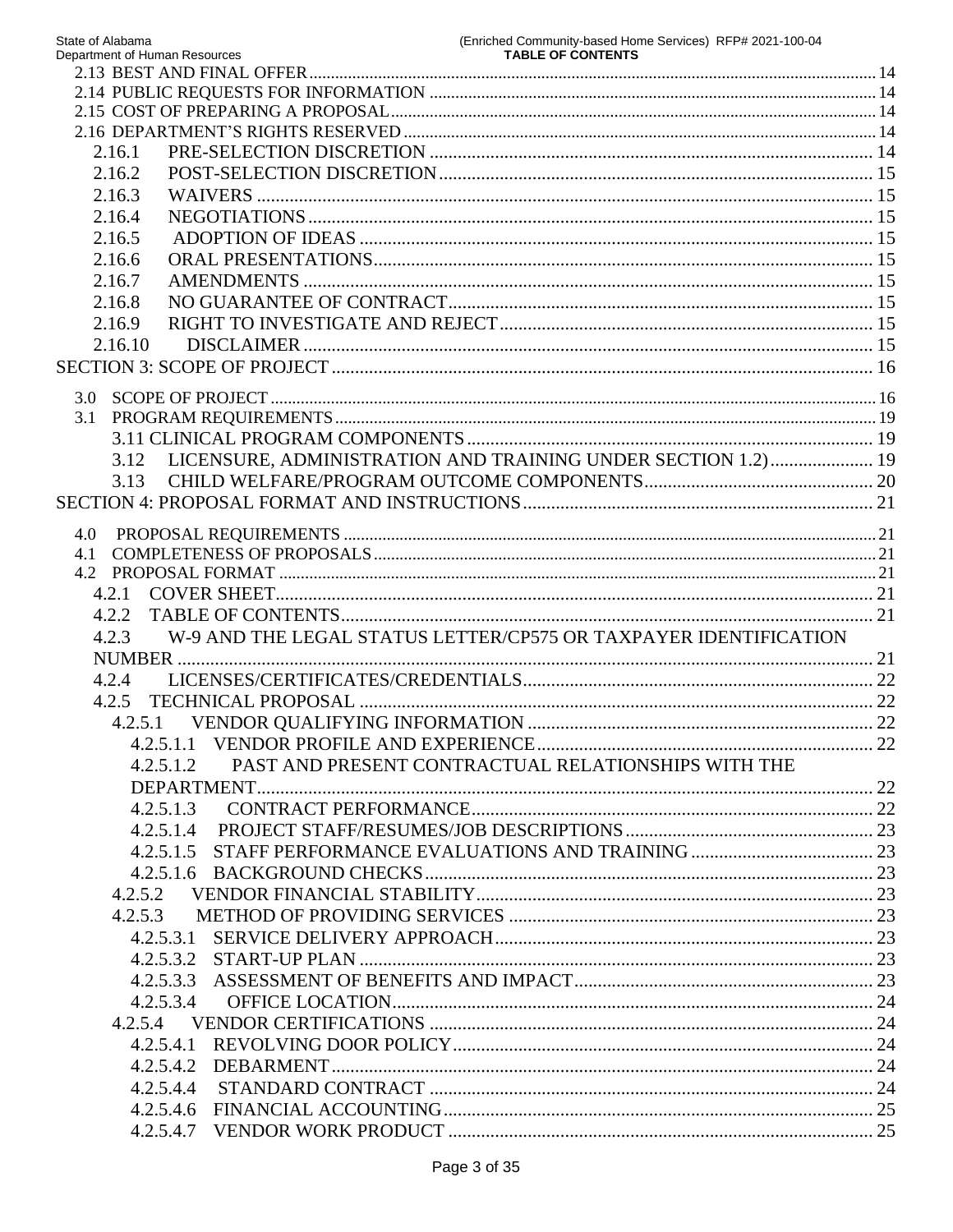| State of Alabama<br>Department of Human Resources | (Enriched Community-based Home Services) RFP# 2021-100-04 |  |
|---------------------------------------------------|-----------------------------------------------------------|--|
|                                                   |                                                           |  |
|                                                   |                                                           |  |
| 4.2.5.5.2                                         |                                                           |  |
| 4.2.5.5.3                                         |                                                           |  |
|                                                   |                                                           |  |
|                                                   |                                                           |  |
| 5 O                                               |                                                           |  |
|                                                   |                                                           |  |
|                                                   |                                                           |  |
|                                                   |                                                           |  |
|                                                   |                                                           |  |
|                                                   |                                                           |  |
|                                                   |                                                           |  |
|                                                   |                                                           |  |
|                                                   |                                                           |  |
|                                                   |                                                           |  |
|                                                   |                                                           |  |
|                                                   |                                                           |  |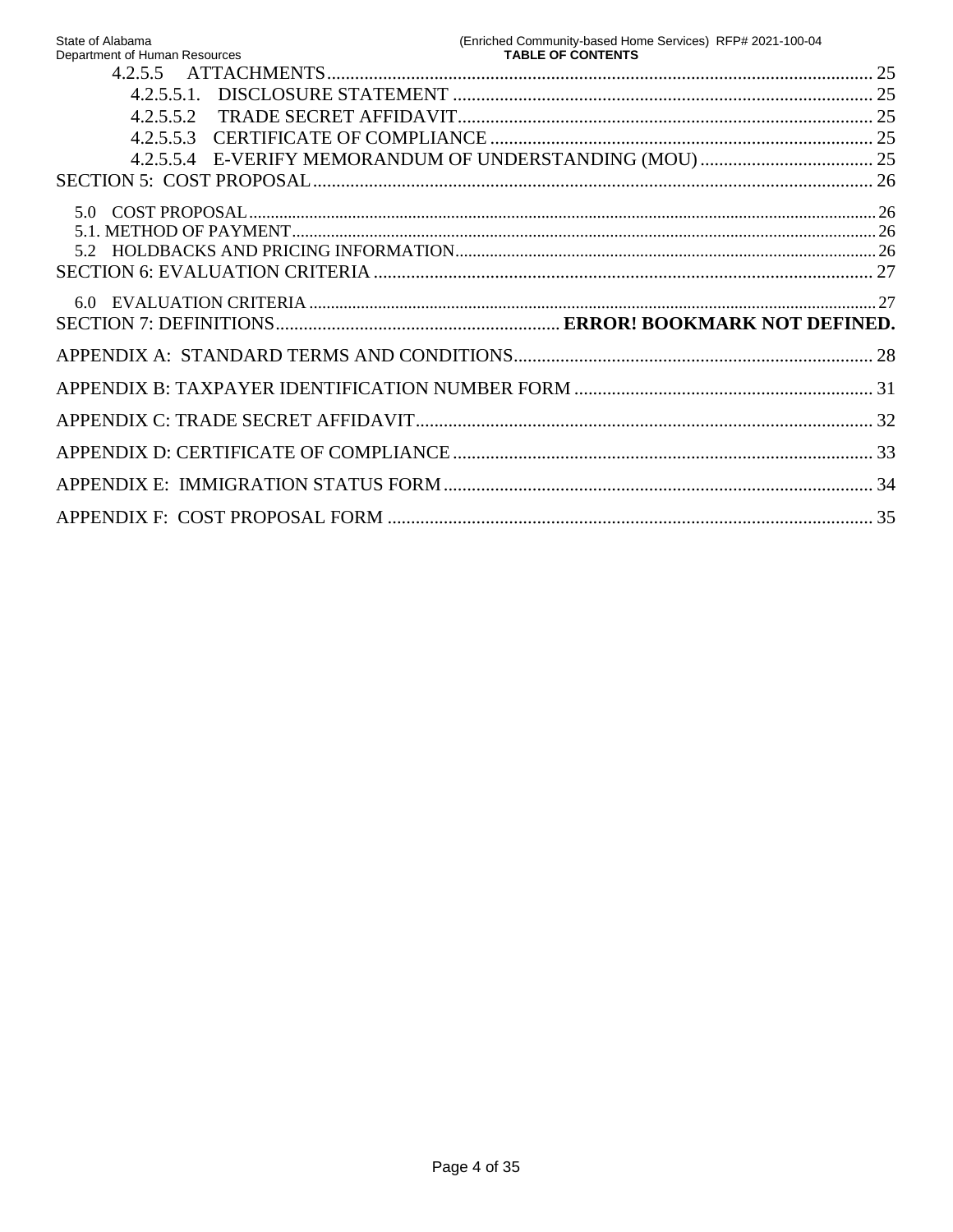## **VENDOR'S RFP CHECKLIST**

**1. 1. Read the** *entire* **document.** Note critical items such as: mandatory requirements; supplies/services required; submittal dates; number of copies required for submittal; licensing requirements; contractual requirements (i.e., contract performance security, insurance requirements, performance and/or reporting requirements, etc.). **2.** \_\_\_\_\_\_\_ **Note the procurement officer's name, address, phone numbers and e-mail address.** This is the only person you are allowed to communicate with regarding the RFP. **3. Attend the pre-proposal conference** if one is offered. These conferences provide an opportunity to ask clarifying questions, obtain a better understanding of the project, or to notify the Department of any ambiguities, inconsistencies, or errors in the RFP. **4.** \_\_\_\_\_\_\_ **Take advantage of the "question and answer" period.** Submit your questions to the procurement officer by the due date listed in the Schedule of Events and view the answers given in the formal "addenda" issued for the RFP. All addenda issued for an RFP are posted on the Department's website at [www.dhr.alabama.gov](http://www.dhr.state.al.us/) and will include all questions asked and responses concerning the RFP. **5. EXECUTE:** Follow the format required in the RFP when preparing your response. Provide pointby-point responses to all sections in a clear and concise manner. **6.** \_\_\_\_\_\_\_ **Provide complete answers/descriptions.** Read and answer **all** questions and requirements. Don't assume the Department or evaluation committee will know what your company's capabilities are or what items/services you can provide, even if you have previously contracted with the Department. The proposals are evaluated based solely on the information and materials provided in your response. **7. I. Example 1 Use the forms provided**, i.e., cover page, budget forms, certification forms, etc. **8. Check the Department's website for RFP addenda.** It is the vendor's responsibility to check the Department's website at [www.dhr.alabama.gov](http://www.dhr.state.al.us/) for any addenda issued for this RFP, no further notification will be provided. **9. Example 2. Review and read the RFP document again** to make sure that you have addressed all requirements. Your original response and the requested copies must be identical and be complete. The copies are provided to the evaluation committee members and will be used to score your response. **10.** \_\_\_\_\_\_\_ **Submit your response on time.** Note all the dates and times listed in the Schedule of Events and within the document, and submit all required items on time. Late proposal responses are *never* accepted.

### **This checklist is provided for assistance only and should not be submitted with Vendor's response.**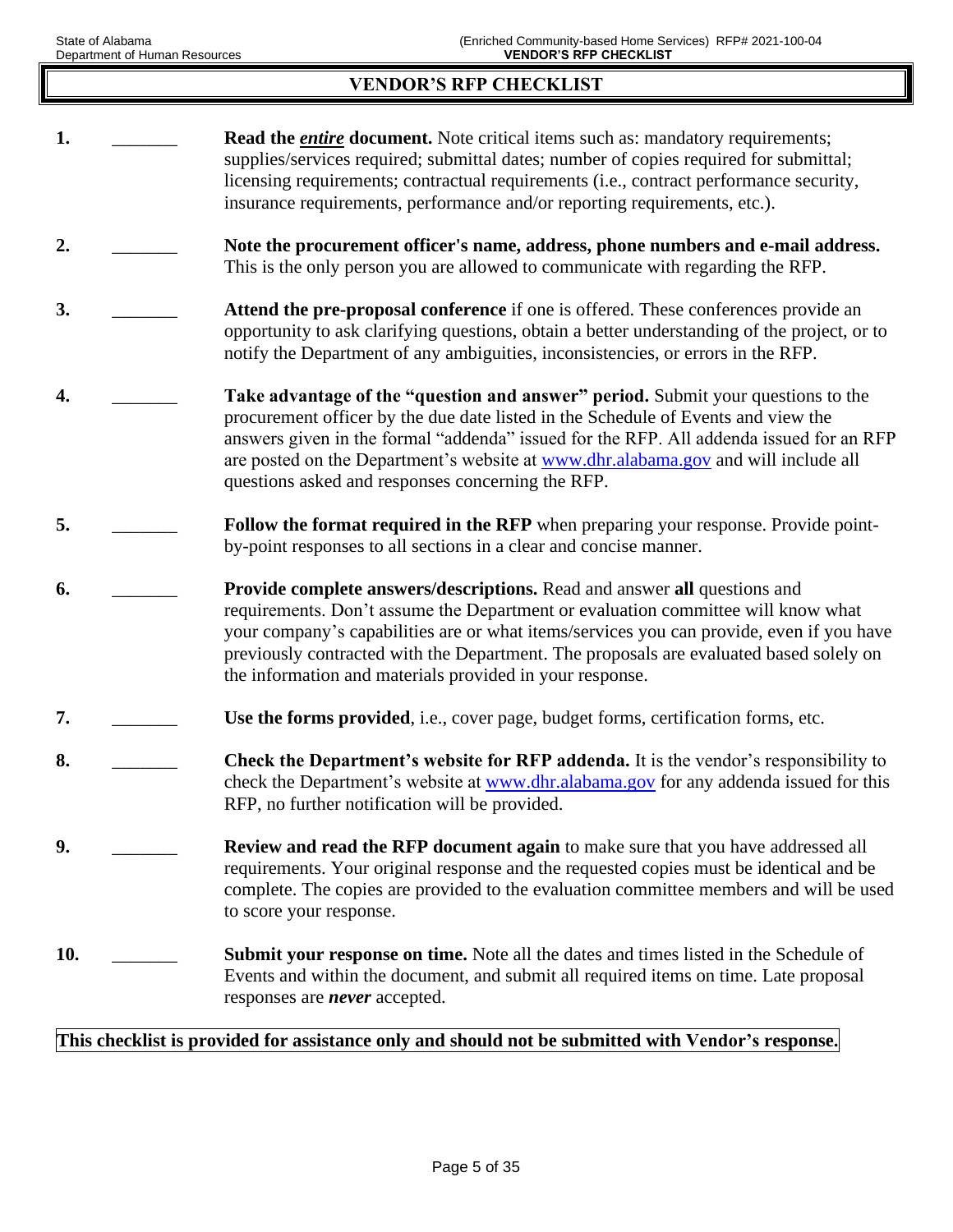# **SCHEDULE OF EVENTS**

*The following RFP Schedule of Events represents the Department's best estimate of the schedule that will be followed. Unless otherwise specified, the time of day for the following events shall be between 9:00 a.m. and 12:00 p.m., Central Time. The Department reserves the right, at its sole discretion, to adjust this schedule, as it deems necessary. Notification of any adjustment to the Schedule of Events shall be posted on the Department's website at [www.dhr.alabama.gov](http://www.dhr.state.al.us/) as detailed in Section 1.5.3 of this RFP. Vendors should refer to the website periodically for changes to the RFP.*

| EVENT THE CONSTRUCTION OF THE CONSTRUCTION OF THE CONSTRUCTION OF THE CONSTRUCTION OF THE CONSTRUCTION OF THE CONSTRUCTION OF THE CONSTRUCTION OF THE CONSTRUCTION OF THE CONSTRUCTION OF THE CONSTRUCTION OF THE CONSTRUCTION | <b>DATE</b> |
|--------------------------------------------------------------------------------------------------------------------------------------------------------------------------------------------------------------------------------|-------------|
|                                                                                                                                                                                                                                |             |
|                                                                                                                                                                                                                                |             |
|                                                                                                                                                                                                                                |             |
|                                                                                                                                                                                                                                |             |
|                                                                                                                                                                                                                                |             |
|                                                                                                                                                                                                                                |             |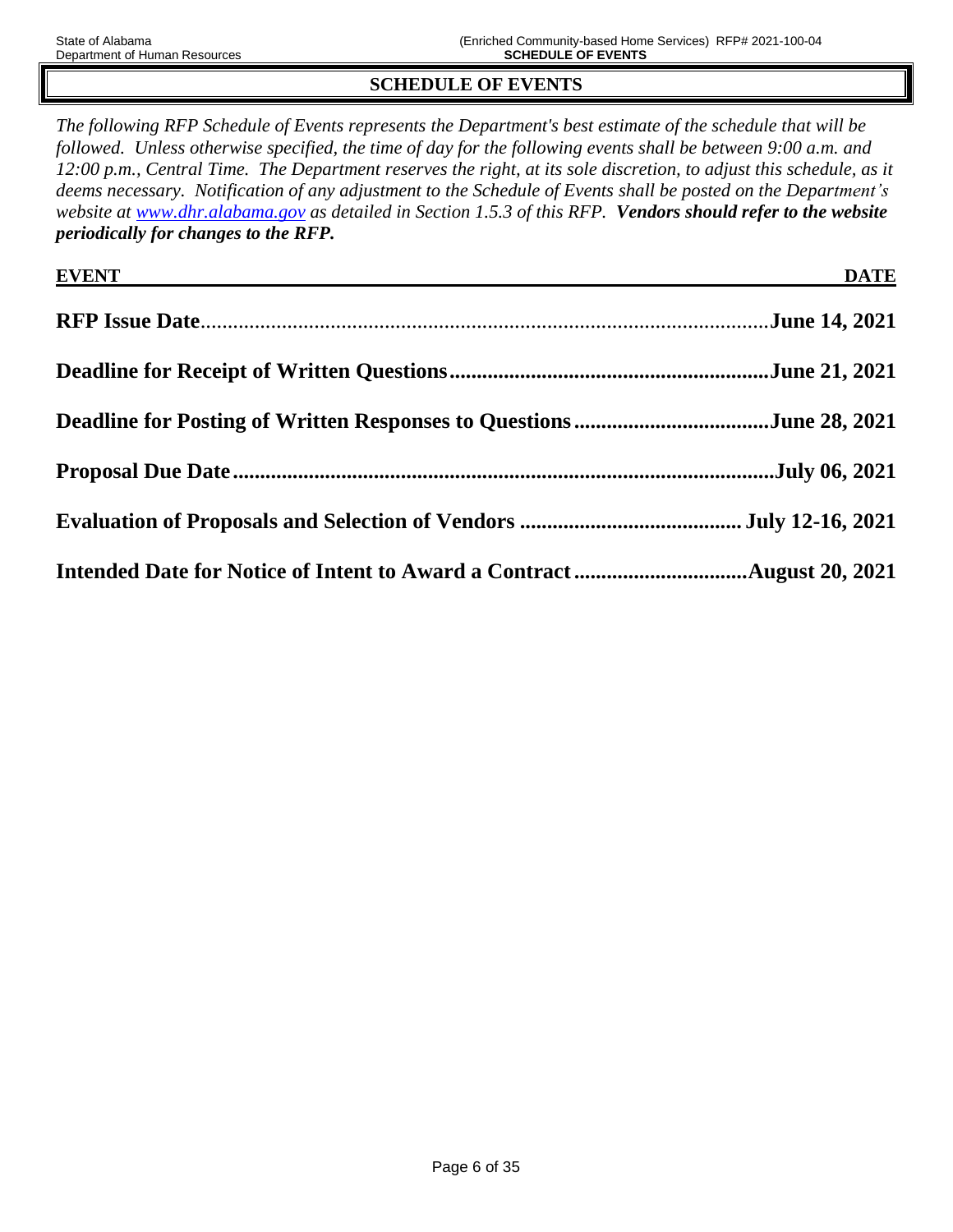## **SECTION 1: PROJECT OVERVIEW AND INSTRUCTIONS**

# **1.0 PROJECT OVERVIEW**

The ALABAMA DEPARTMENT OF HUMAN RESOURCES, (hereinafter referred to as "the Department") is seeking seeks qualified vendors to provide **thirty five** (**35)** slots to assist with providing psychiatric community based home services for youth with an IQ of 55+ (males and females ages 5-10; males and females ages 11-14; males and females ages 15-17; and males and females ages 18-20) with psychiatric disturbances and/or behavioral issues. The goal of the Enriched Community-Based Homes is to facilitate recovery so that youth can live, learn, and participate fully in their communities. Recovery can also mean a complete remission of symptoms. The Department is also seeking to foster resilience and hope in youth and families. Vendors are expected to create a highly structures environment with a community-based out-of-home treatment setting for youth whose treatment needs require individualized care at the intensive service delivery level. The Department seeks vendors with the ability to provide ancillary services to preserve or maintain successful placement stability including, but not limited to individual aide services.

A more complete description of the services sought for this project is provided in *Section 3, Scope of Project*. Proposals submitted in response to this solicitation must comply with the instructions and procedures contained herein.

### **1.1 ELIGIBLE ENTITIES**

Eligible entities may include governmental agencies, faith-based organizations, non-governmental public or private organizations and individuals who: 1) are legally authorized to conduct business within the State of Alabama; 2) possess a high degree of professional skill in the area of service described in this document; 3) possess the skills needed to perform the services described in this RFP; and, 4) meet the terms and conditions of the RFP. In addition, applicants must demonstrate the ability to manage Department funds in accordance with Federal and State regulations and guidelines.

## **1.2 REQUIRED LICENSURE/CERTIFICATION/CREDENTIAL**

Vendors must be licensed by DHR (Child Placing Agency) or Mental Health (Mental Illness Division License). Unlicensed Vendors must include a copy of their completed application for licensure with their proposals*.* All applications for DHR licensure must be submitted by *12:00 p.m., local time, Tuesday, July 06, 2021*:

> Shanna Wester, Program Manager Resource Management Division/Office of Licensing Alabama Department of Human Resources Gordon Persons Building 50 Ripley Street, Room Q3-029 Montgomery, AL 36130-4000 Telephone number: 334-242-1650

## **1.3 CONTRACT TERM**

The initial contract term is for a period of one (**1)** year beginning *October 01, 2021 and ending, September 30, 2022.* Renewals of the contract, as agreed upon by both parties, may be made at **one (1)** year intervals, or any interval that is advantageous to the Department, not to exceed a total of two **(2)** years, at the option of the Department. *Selected vendors must be fully operational on* October 01, 2021*.*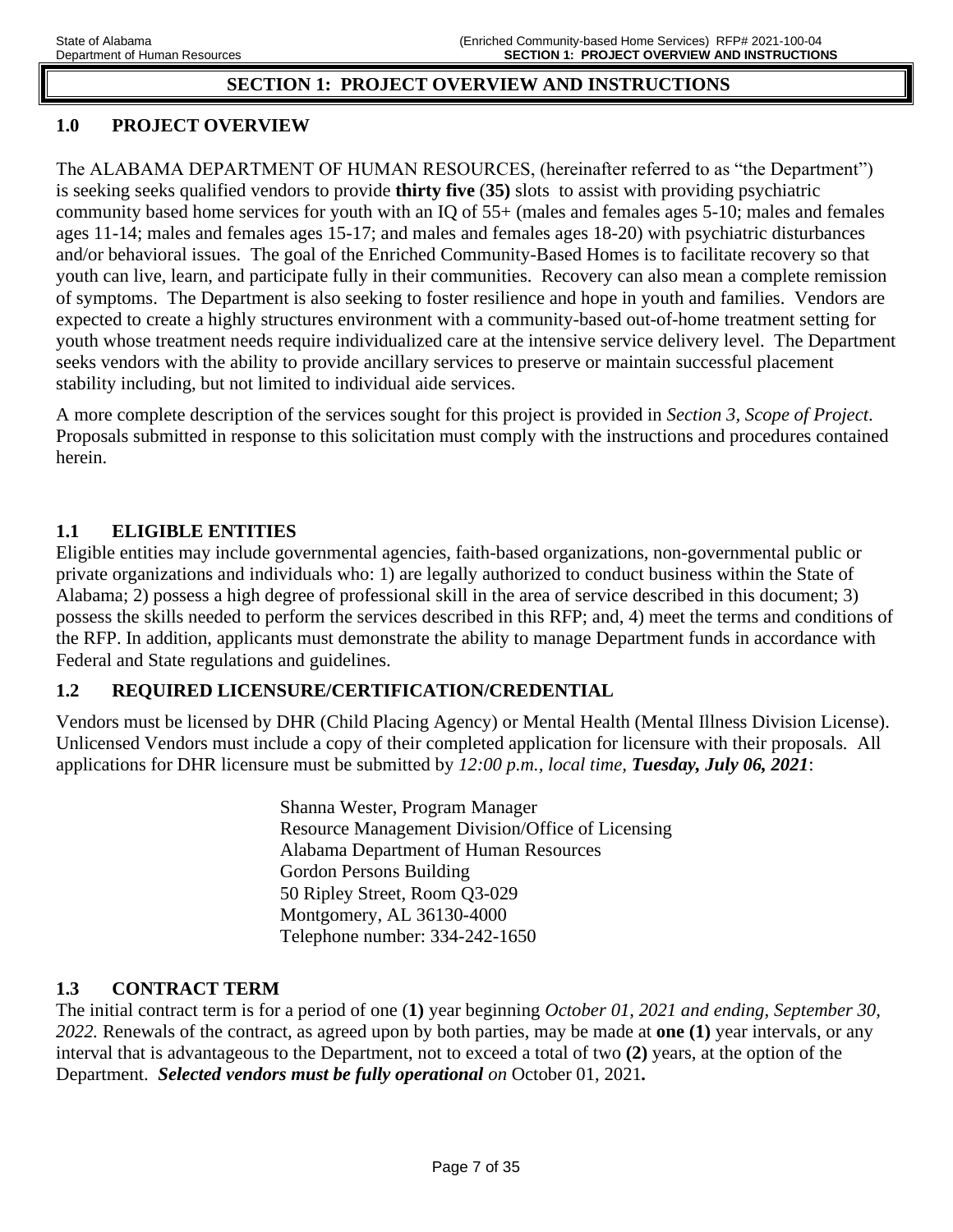# **1.4 POINT OF CONTACT**

From the date this Request for Proposal (RFP) is issued until the vendor selection is announced, all communication must be directed to the procurement officer in charge of this solicitation. **Vendors must not communicate with any Department staff or officials regarding this procurement with the exception of the procurement officer.** Any unauthorized contact will disqualify the vendor from further consideration. Contact information for the point of contact is as follows:

> **Vicki Cooper-Robinson, Procurement Manager Office of Procurement, Resource Management Division Alabama Department of Human Resources Gordon Persons Building, Second Floor-Room Q3-012 50 Ripley Street Montgomery, AL 36130-4000 Telephone Number: (334) 353-2471 E-mail Address: [vicki.robinson@dhr.alabama.gov](mailto:vicki.robinson@dhr.alabama.gov)**

### **1.5 REQUIRED REVIEW**

# **1.5.1 REVIEW RFP**

Vendors should carefully review the instructions, mandatory and general requirements, project specifications, and the standard terms and conditions in this RFP. After a thorough review of the RFP, if the vendor identifies any ambiguity, inconsistency, unduly restrictive specifications, or error, promptly notify the procurement officer identified above in writing, via e-mail or courier by the deadline for receipt of questions as stated in the Schedule of Events.

### **1.5.2 VENDOR'S QUESTIONS**

Vendors with questions or requiring clarification regarding any section of this RFP must reference the RFP by title and number and submit written questions via e-mail or courier to the procurement officer referenced above by 3:00 p.m. (CST*) June 21, 2021*. Each question must reference the section, page, and item in question. Vendors must submit all questions posed in a single email message to the procurement officer. Questions received after the deadline will not be considered.

## **1.5.3 DEPARTMENT'S RESPONSES**

The Department will provide an official written answer by *June 28, 2021* to all questions received by the deadline on *June 21, 2021*.The Department's response will either provide clarification of the applicable issue or be in the form of a correction to this RFP. Vendor questions and the Department's responses, as well as any formal written addendum will be posted on the Department's website at [www.dhr.alabama.gov](http://www.dhr.state.al.us/) by the close of business on the date listed.

## **1.6 MANDATORY REQUIREMENTS**

Vendors are expected to respond to all of the requirements described in this document. The Department will determine whether a vendor's proposal meets the terms of the requirements. Proposals that do not meet all requirements listed in this RFP may be subject to point reductions during the evaluation process or may be deemed non-responsive. Proposals that do not meet the requirements 1.6.1 through 1.6.8 will be deemed nonresponsive and no other consideration will be given. **DO NOT ALTER ANY OF THE FORMS LISTED BELOW OR OTHERWISE INCLUDED/REQUIRED IN THIS DOCUMENT.** 

## **1.6.1 DEADLINE FOR RECEIPT OF PROPOSALS**

Proposals must adhere to the format requirements and must be received by the deadline for receipt of proposals as specified in the Schedule of Events and Section 1.8.1 *Required Copies and Deadline for Receipt of Proposals.*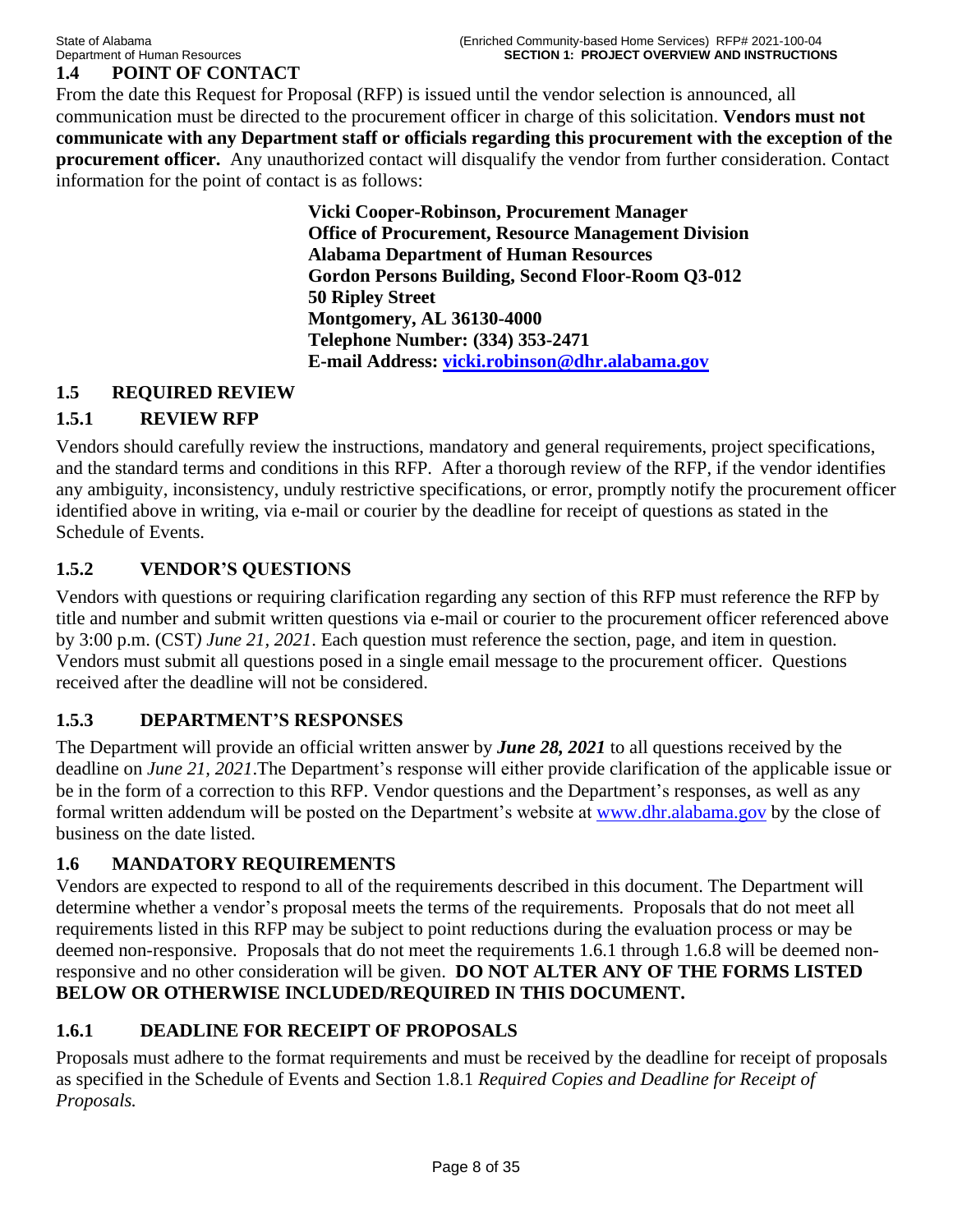# **1.6.2 W-9 LEGAL STATUS LETTER OR TAXPAYER IDENTIFICATION NUMBER FORM**

Vendors must include a legible copy of their legal status letter from the Internal Revenue Service. If the legal status letter is not available, a completed and signed copy of the **"Request for Taxpayer Identification Number"** form *(Appendix B)* must be included.

# **1.6.3 DISCLOSURE STATEMENT**

Act 2001-955 requires the disclosure statement to be completed and filed with all proposals, bids, contracts, or grant proposals to the State of Alabama in excess of \$5,000. Disclosure Statements are available for completion on the Attorney General's web site at [www.ago.alabama.gov](http://www.ago.alabama.gov/) under *Publications and Forms*. Vendors may also click on the following links for a copy of the Disclosure Statement: (online fill-in) <http://www.ago.alabama.gov/File-AL-Vendor-Disclosure-Statement> when connected to the internet. Vendors must include a completed copy of the Disclosure Statement in their proposals.

# **1.6.4 CERTIFICATE OF COMPLIANCE**

Vendors must submit a completed, signed copy of the certificate of compliance (*Appendix D*) with their proposals.

# **1.6.5 E-VERIFY MOU**

Vendors must submit E-verify memorandum of understanding/registration documentation with their proposals.

# **1.6.6 IMMIGRATION STATUS FORM**

Vendors must submit immigration status form documentation with their proposals.

# **1.6.7 AUTHORIZED VENDOR SIGNATORY**

Vendors must provide an original proposal using the format described, with an original signature of person(s) legally authorized to bind the applicant to the proposal.

# **1.6.8 DUNS NUMBER**

Vendors must include their Dun & Bradstreet, or D-U-N-S, Number, a unique nine-digit identification number for each physical location of your business.

# **1.7 GENERAL REQUIREMENTS**

# **1.7.1 ACCEPTANCE OF STANDARD TERMS AND CONDITIONS**

By submitting a response to this RFP, vendors agree to acceptance of the standard terms and conditions of this RFP. Requests for additions or exceptions to the standard terms and conditions including any necessary licenses, or any added provisions must be submitted to the procurement officer by the due date for receipt of written questions and must be accompanied by an explanation of why the exception is being sought and what specific effect it will have on the vendor's ability to respond to the RFP or perform the contract.

*Note: The Department reserves the right to not enter into a new contract with a current vendor who is under a corrective action plan until all corrective requirements have been met.* 

# **1.7.2 UNDERSTANDING OF SPECIFICATIONS AND REQUIREMENTS**

By submitting a response to this RFP, vendors agree to an understanding of and compliance with the specifications and requirements described in this RFP.

# **1.7.3 PRIMARY VENDOR/SUBCONTRACTORS**

The primary vendor if a contract is awarded shall be responsible, in total, for all work of any subcontractors. All subcontractors, if any, must be listed in the proposal. The vendor shall not assign, transfer or subcontract any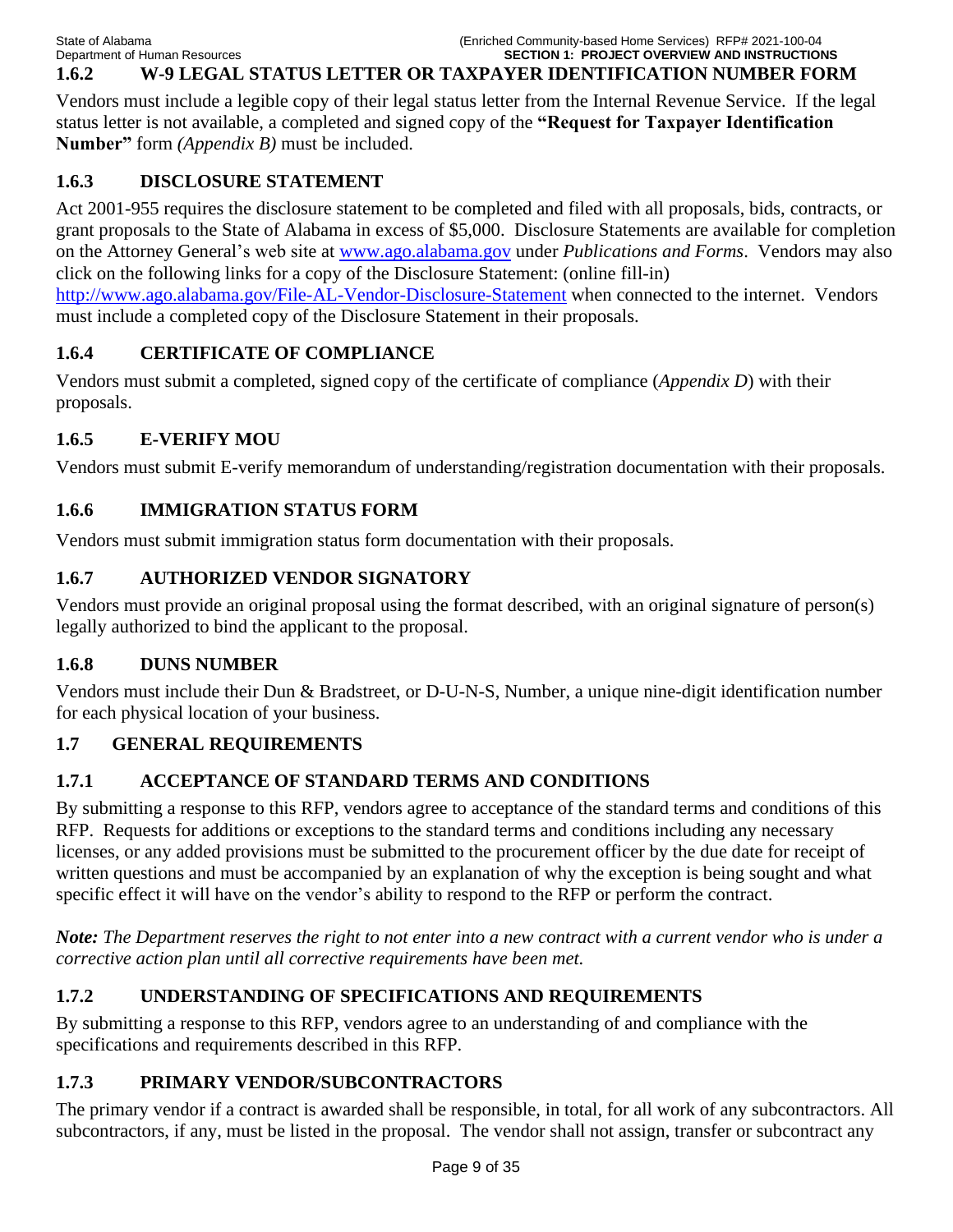portion of the contract without the written consent of the Department. The vendor shall be responsible to the Department for the acts and omissions of all subcontractors or agents and of persons directly or indirectly employed by such subcontractors, and for the acts and omissions of persons employed directly by the vendor. Any awards made as a result of this document will create a contractual relationship between the vendor and the Department, not the subcontractor.

# **1.7.4 VENDOR'S SIGNATURE**

An individual authorized to legally bind the organization submitting the proposal must sign the original proposal in ink. The vendor's signature on a proposal in response to this RFP guarantees that the offer has been established without collusion that would preclude the Department from obtaining the best possible service for the best possible price.

# **1.8 SUBMITTING A PROPOSAL**

# **1.8.1 REQUIRED COPIES AND DEADLINE FOR RECEIPT OF PROPOSALS**

Vendors must submit **one (1)** original proposal, **seven (7)** copies and **one (1)** electronic (PDF preferred) copy on CD, DVD or USB Drive clearly labeled with the Vendor's name and the RFP title and number to:

> **Starr Stewart, Director Resource Management Division/Office of Procurement Alabama Department of Human Resources Gordon Persons Building, Second Floor - Room Q3-019 50 Ripley Street Montgomery, AL 36130-4000**

Proposals must subscribe to the section/subsection headings and numbering format (i.e., **4.2.5.1 Vendor Qualifying Information**) as specified in *Section 4 Proposal Format and Instructions.* Proposals must be sealed and labeled on the outside of the package to clearly indicate that they are in response to the *RFP# 2021-100-04 (Enriched Community-based Services)*. *Proposals must be received at the receptionist's desk of the Resource Development-Office of Procurement by 12:00 p.m., local time July 06, 2021.* Two business (Monday-Friday) days prior to the due date, proposals may be hand delivered between the hours of 9:00 a.m. -12:00 p.m. (with the exception of state and federal holidays). Faxed and electronically submitted responses to requests for proposals are NOT accepted.

# **1.8.2 FAILURE TO COMPLY WITH INSTRUCTIONS**

Vendors failing to comply with these instructions may be deemed non-responsive or subject to point deductions. The Department may also choose to not evaluate, and disqualify from further consideration any proposals that do not follow the format described in Section 4: *Proposal Format and Instructions*, are difficult to understand or read, or are missing any requested information.

# **1.8.3 COST PROPOSAL FORMS**

Vendors *must* respond to this RFP by utilizing the cost proposal forms found in *Appendix F*. These forms will be used as the primary representation of each Vendor's cost, and will be used extensively during proposal evaluations. Additional information should be included as necessary to explain in detail the Vendor's cost.

# **1.8.4 TIMELY SUBMITTED PROPOSALS**

All timely submitted proposals and materials received in response to this RFP become the property of the Department and will be incorporated into any formal documentation and/or contract resulting from this RFP between the Department and the Vendor.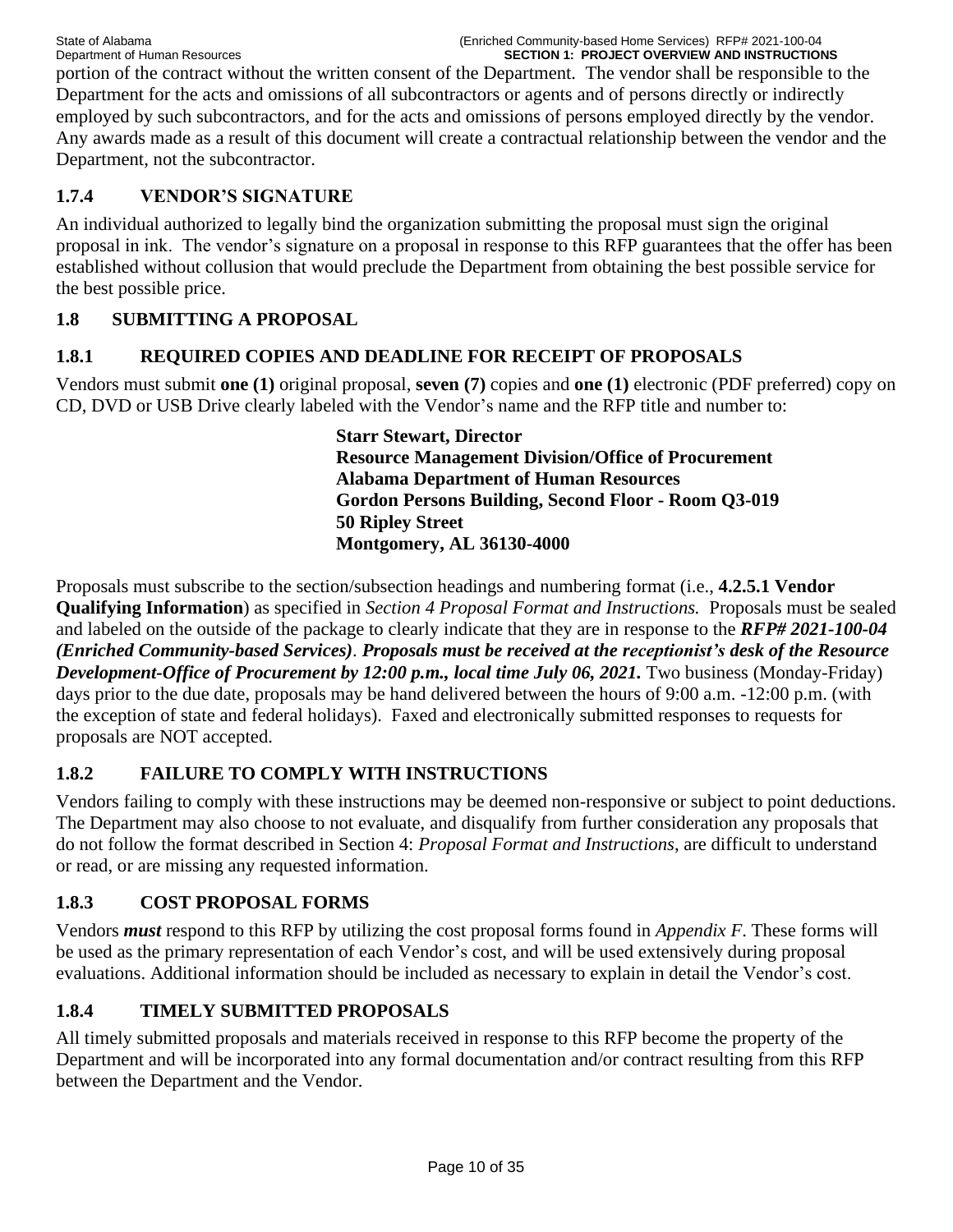*Regardless of the cause, late proposals will not be accepted and will automatically be disqualified from further consideration*. It shall be the Vendor's sole risk to assure delivery at the receptionist's desk at the designated office by the designated time. Late proposals will not be opened and may be returned to the Vendor at the expense of the Vendor or destroyed if requested.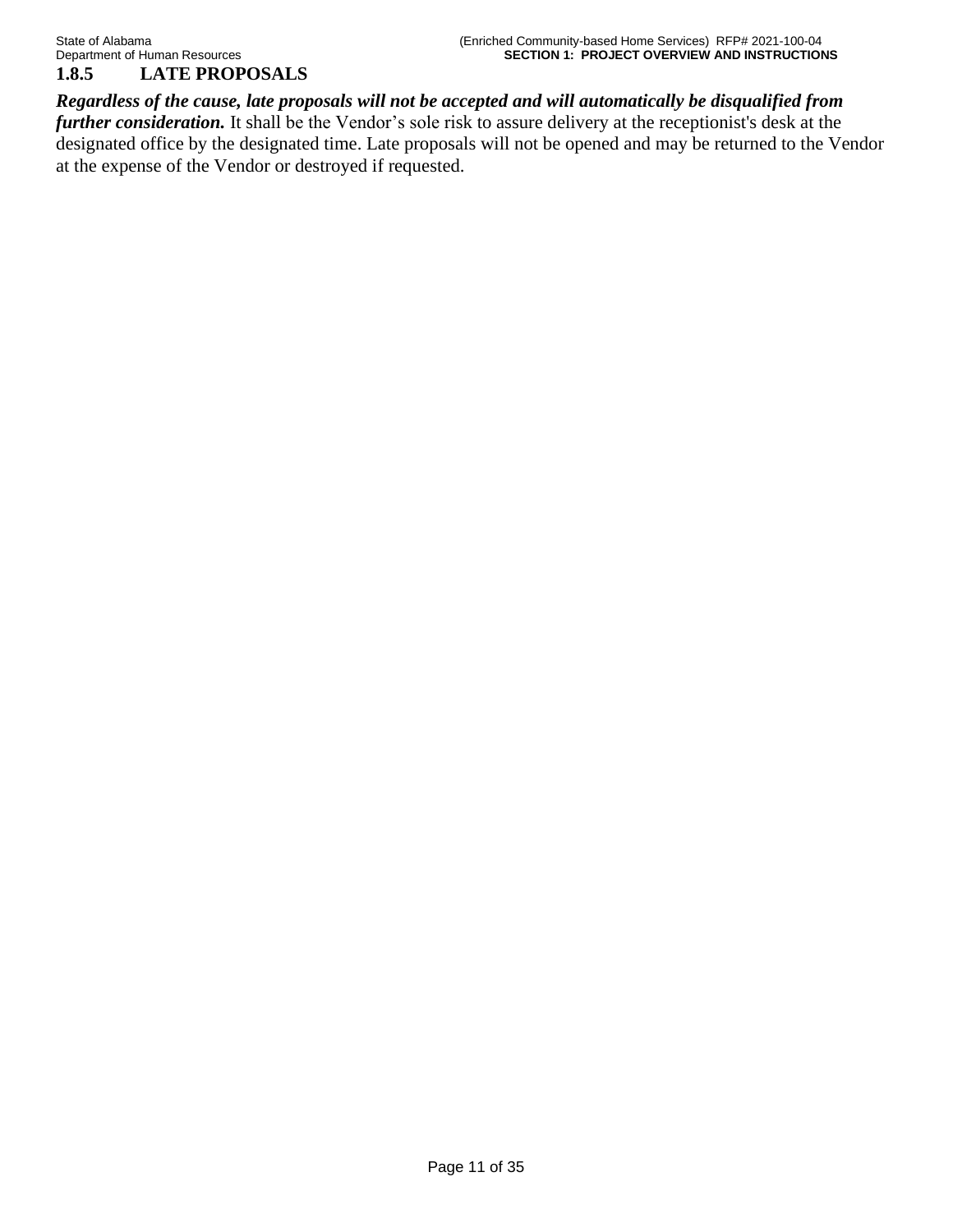### **SECTION 2: STANDARD INFORMATION**

## **2.0 AUTHORITY**

This RFP is issued under the authority of Section 41-16-72 of the Alabama Code (Act 2001-956, 2001 3<sup>rd</sup> Sp. Sess., p 817, §1.). Any awards resulting from this RFP will be made based on stated evaluation criteria. The weight assigned to each criterion denotes the relative importance of that criterion. No criteria, other than that identified in this RFP, will be used.

## **2.1 VENDOR COMPETITION**

In accordance with 45 CFR 74.43, the Department encourages free and open competition among Vendors. Whenever possible, the Department will design specifications, proposal requests, and conditions to accomplish this objective, consistent with the necessity to satisfy the Department's need to procure technically sound, costeffective services and supplies.

## **2.2 NONDISCRIMINATION**

In accordance with 45 CFR 74.44, no person shall be excluded from participation in, be denied benefits of, be discriminated against in the admission or access to, or be discriminated against in treatment or employment in the Department's contracted programs or activities on the grounds of handicap and/or disability, age, race, color, religion, sex, national origin, political beliefs or any other classification protected by Federal or Alabama State Constitutional or statutory law; nor shall they be excluded from participation in, be denied benefits of, or be otherwise subjected to discrimination in the performance of contracts with the Department or in the employment practices of the Department's contractors. Accordingly, all Vendors entering into contracts with the Department shall, upon request, be required to show proof of such nondiscrimination and to post in conspicuous places, available to all employees and applicants, notices of nondiscrimination.

# **2.3 CERTIFICATE OF COMPLIANCE AND E-VERIFY**

Only U.S. citizens or foreign citizens who have the necessary authorization to legally work in the United States may be employed to work under any contract with the Department. Vendors must agree to not knowingly employ, hire for employment, or continue to employ an unauthorized alien, and must provide to the Department a certificate of compliance with the Beason-Hammon Alabama Taxpayer and Citizen Protection Act (*Appendix D)*.

The United States Citizenship and Immigration Services [\(www.uscis.gov\)](http://www.uscis.gov/) provides E-Verify, an internet-based system that allows companies to determine their employees' eligibility to work in the United States. Vendors must participate in the E-Verify program and verify every employee that is required to be verified according to the applicable federal rules and regulations. Vendors must provide documentation to the Department establishing that they are enrolled in the E-Verify program.

Vendors must agree to not knowingly employ, hire for employment, or continue to employ a subcontractor to perform work under a contract that knowingly employs, hires for employment, or continues to employ an unauthorized alien. Any subcontractor hired to perform work under a contract must attest to such by sworn affidavit signed before a notary. Subcontractors must also enroll in the E-Verify program prior to performing any work on a project and must attach to the sworn affidavit documentation establishing that the subcontractor is enrolled in the E-Verify program.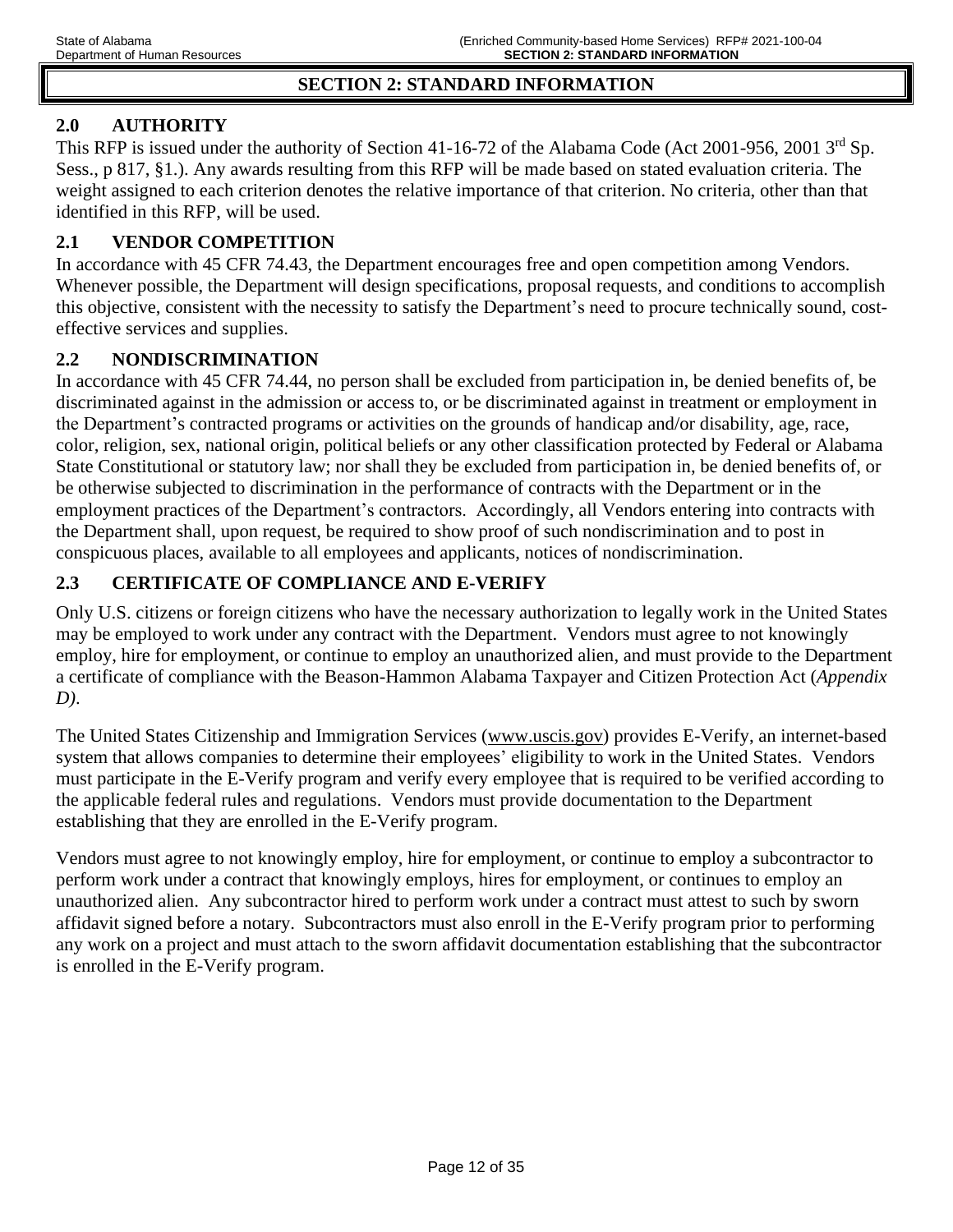# **2.4 NO BOYCOTT CLAUSE**

In compliance with Act 2016-312, vendors must attest that it is not currently engaged in, and will not engage in, the boycott of a person or an entity based in or doing business with a jurisdiction with which this state can enjoy open trade.

# **2.5 TERMINATION/ALTERNATIVE RESOLUTION**

For any and all disputes arising under the terms of any contract resulting from this procurement, vendors hereto agree, in compliance with the recommendations of the Governor and Attorney General, when considering settlement of such disputes, to utilize appropriate forms of non-binding alternative dispute resolution including but not limited to, mediation by and through the Attorney General's Office of Administrative hearings or where appropriate, private mediators.

## **2.6 MERIT SYSTEM EXCLUSION**

The vendor is not to be considered a merit system employee and is not entitled to any benefits of the State Merit System.

## **2.7 IMMIGRATION CLAUSE**

By responding to this procurement, the vendor affirms, for the duration of any contract resulting from this procurement, that they will not violate federal immigration law or knowing employ, hire for employment, or continue to employ an unauthorized alien within the State of Alabama and any other location. Furthermore, a contracting party found to be in violation of this provision shall be deemed in breach of the contract and shall be responsible for all damages resulting therefrom. (Appendix E)

## **2.8 DUNS NUMBER**

Vendors must obtain a Dun & Bradstreet, or D-U-N-S, Number, a unique nine-digit identification number for each physical location of your business. D-U-N-S Number assignment is free for all businesses required to register with the federal and state government for contracts or grants.

## **2.9 PROPOSAL EFFECTIVE PERIOD**

All proposals submitted in response to this RFP shall be effective for a 180-day period following the deadline for receipt of proposals as specified in the Schedule of Events and may not be modified, withdrawn or canceled by the Vendor during this period.

## **2.10 TRADE SECRETS**

As part of the initial evaluation, the procurement officer in charge of this solicitation will review proposals received in response to this RFP, for any information deemed a "trade secret" by the vendor and separate identified parts of proposal from public viewing providing the following conditions have been met: (1) confidential information is clearly marked and separated from the rest of the proposal; (2) the proposal does not contain confidential material in the cost or price section; and (3) an affidavit from a Vendor's legal counsel attesting to and explaining the validity of the trade secret claim is attached to each proposal containing trade secrets. If applicable, the Vendor's Legal Counsel must use the Department of Human Resources "Affidavit for Trade Secret Confidentiality" form when requesting the trade secret claim. The affidavit form *(Appendix C)* is included in this document.

Information separated out under this process will be available for review only by the procurement officer, the evaluation committee members, and limited other designees. Vendors must be prepared to pay all legal costs and fees associated with defending a claim for confidentiality in the event of a "right to know" (open records) request from another party.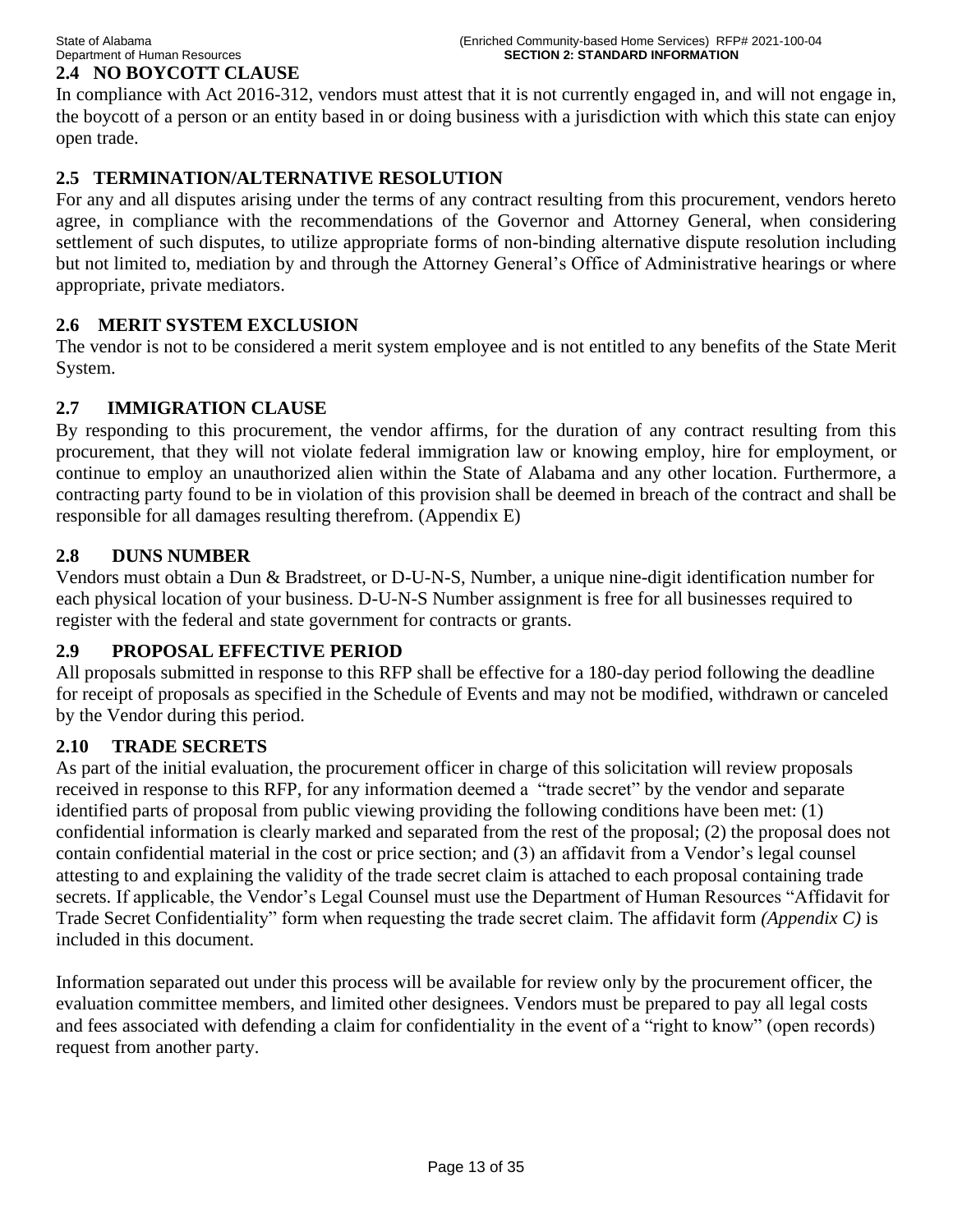# **2.11 PRE-SCREENING AND EVALUATION OF PROPOSALS**

# **2.11.1 PRE-SCREENING**

During the pre-screening, proposals will be reviewed to ensure compliance with all general and mandatory requirements. Upon completion of this initial review they will be classified "responsive" or "non-responsive". However; proposals may be found non-responsive at any time during the evaluation process if the proposal does not meet the formatting requirements specified in the RFP; if any of the required information is not provided; or the submitted price is found to be excessive or inadequate as measured by criteria stated in the RFP. Proposals declared non-responsive, will not receive further consideration.

# **2.11.2 EVALUATION OF PROPOSALS**

All responsive proposals will be evaluated against the stated criteria. However, this does not preclude the Department from any discussions/negotiations or requests for a best and final offer that it may deem necessary to assist in determining the Vendor. In scoring against stated criteria, the Department may consider such factors as accepted industry standards and a comparative evaluation of all other qualified RFP responses in terms of differing price, quality, and contractual factors to determine the most advantageous offering to the Department.

# **2.12 DISCUSSION/NEGOTIATION AND/OR ORAL PRESENTATION/PRODUCT DEMONSTRATION**

After receipt of all proposals and prior to the determination of the award, the Department may initiate discussions with one or more Vendors should clarification or negotiation be necessary. Vendors may also be required to make an oral presentation and/or product demonstration to clarify their RFP response or to further define their offer. In either case, Vendors should be prepared to send qualified personnel to **Montgomery**, **Alabama**, to discuss technical and contractual aspects of the proposal. Oral presentations and product demonstrations, if requested, shall be at the Vendor's expense.

# **2.13 BEST AND FINAL OFFER**

The Department reserves the right to request a "best and final offer" for this RFP based on price/cost alone, from one or more Vendors if additional information is required to make a final decision. Vendors may be contacted asking that they submit their "best and final offer," which must include any and all discussed and/or negotiated changes.

# **2.14 PUBLIC REQUESTS FOR INFORMATION**

All information received in response to this RFP, including copyrighted material, is deemed public information and will be made available to the public upon requests shortly after the signing of a contract(s) with the exception of: (1) trade secrets meeting the requirements of the Alabama Trade Secrets Act, that have been properly marked, separated, and documented; and (2) any financial information requested by the Department, unless prior written consent has been given by the Vendor.

# **2.15 COST OF PREPARING A PROPOSAL**

The Department is not liable for any expense incurred by the Vendor in the preparation and presentation of their proposal or any other costs incurred by the Vendor prior to execution of a contract. All costs are the responsibility of the Vendor.

# **2.16 DEPARTMENT'S RIGHTS RESERVED**

While the Department has every intention to award a contract as a result of this RFP, issuance of the RFP in no way constitutes a commitment by the Department to award and execute a contract. Upon determination such actions would be in its best interest, the Department, in its sole discretion, reserves the right to the following:

# **2.16.1 PRE-SELECTION DISCRETION**

The Department reserves the right at its sole discretion, at any time and for any reason, to reject any or all of the proposals submitted in response to this RFP, or to cancel this RFP, if it is deemed by the Department to be in its best interest to do so.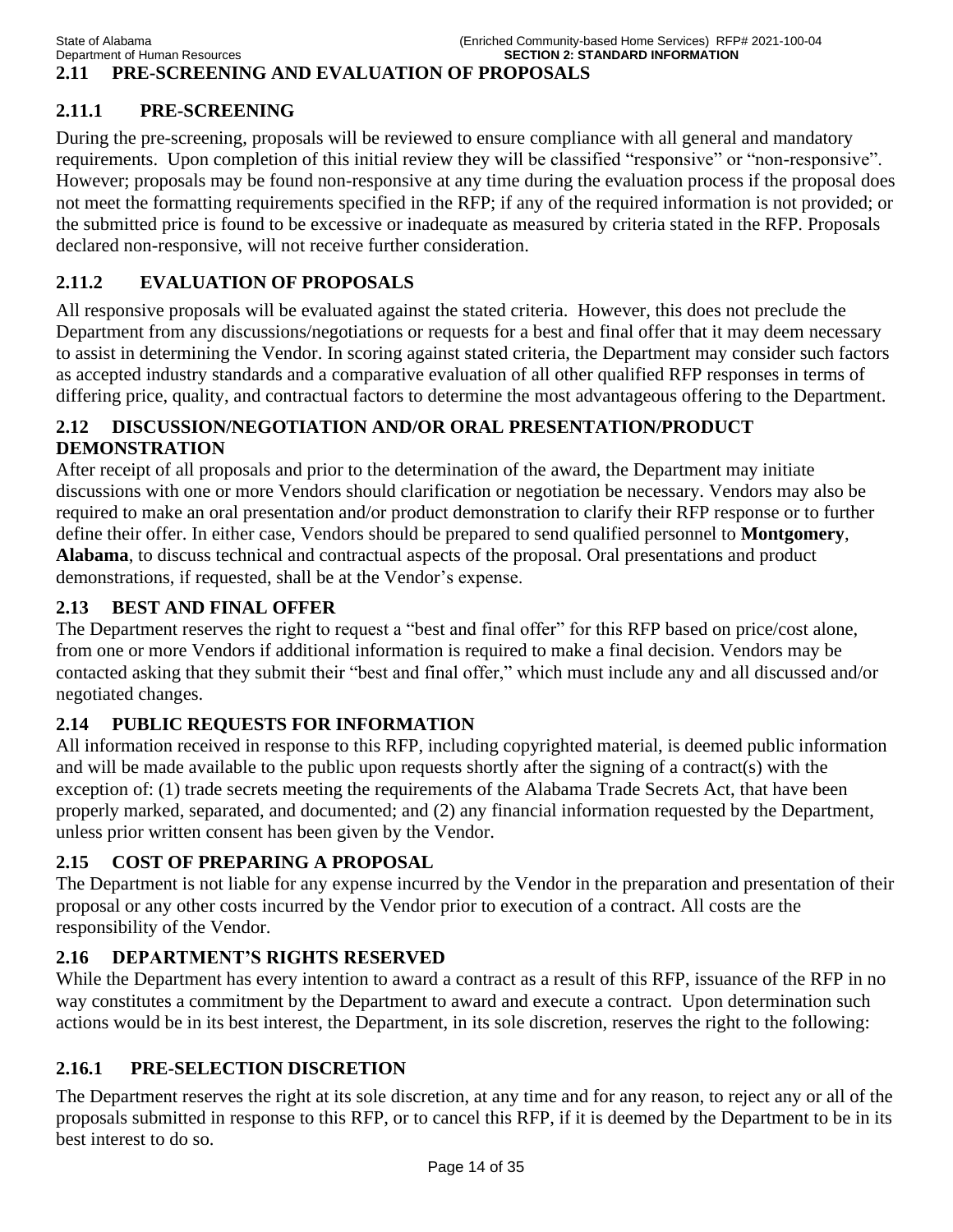# **2.16.2 POST-SELECTION DISCRETION**

Upon selection of a proposal, the Department reserves the right, at its sole discretion, at any time and for any reason, to change its decision with respect to the selection and to select another proposal, or to cancel the RFP, if it is deemed by the Department to be in its best interest to do so.

# **2.16.3 WAIVERS**

Notwithstanding the amendment provisions otherwise set forth herein, the Department reserves the right at its sole discretion, to waive any minor irregularity in an otherwise valid proposal which would not jeopardize the overall program and to award a contract on the basis of such a waiver in the event the Department determines that such award is in the best interest of the Department. Minor irregularities are those which will not have a significant adverse effect on the overall program cost or performance.

## **2.16.4 NEGOTIATIONS**

The Department reserves the right to negotiate with any vendor whose proposal is within the competitive range, as specified in the RFP with respect to technical plan and cost, as well as to select a vendor other than the vendor offering the lowest price.

## **2.16.5 ADOPTION OF IDEAS**

The Department reserves the right to adopt to its use all or any part, of a vendor's proposal and to use any idea or all ideas presented in a proposal.

# **2.16.6 ORAL PRESENTATIONS**

The Department reserves the right to require some or all of the vendors to provide oral presentations of their proposals.

# **2.16.7 AMENDMENTS**

The Department reserves the right to amend the RFP. Except as provided above with respect to "WAIVERS" made by the Department, all amendments to the RFP will be made by written addendum issued by the Department and posted to the web at [www.dhr.alabama.gov](http://www.dhr.state.al.us/) under this RFP link.

## **2.16.8 NO GUARANTEE OF CONTRACT**

Selection of a proposal shall not be binding upon the Department and may or may not, at the Department's sole discretion, result in the Department entering into a contract with the vendor if it is in the best interest of Department not to proceed with contract execution.

## **2.16.9 RIGHT TO INVESTIGATE AND REJECT**

The Department may make investigations as deemed necessary to determine the ability of the Vendor to perform the services specified. The Department reserves the right to reject any proposal if the evidence submitted by, or investigation of, the Vendor fails to satisfy the Department that the Vendor is properly qualified to carry out the obligations of the contract. This includes the Department's ability to reject the proposal based on negative references.

## **2.16.10 DISCLAIMER**

Issuance of this RFP does not constitute a commitment by the Department to select any proposal submitted in response to the RFP, or to award a contract to any vendor who responds to this RFP.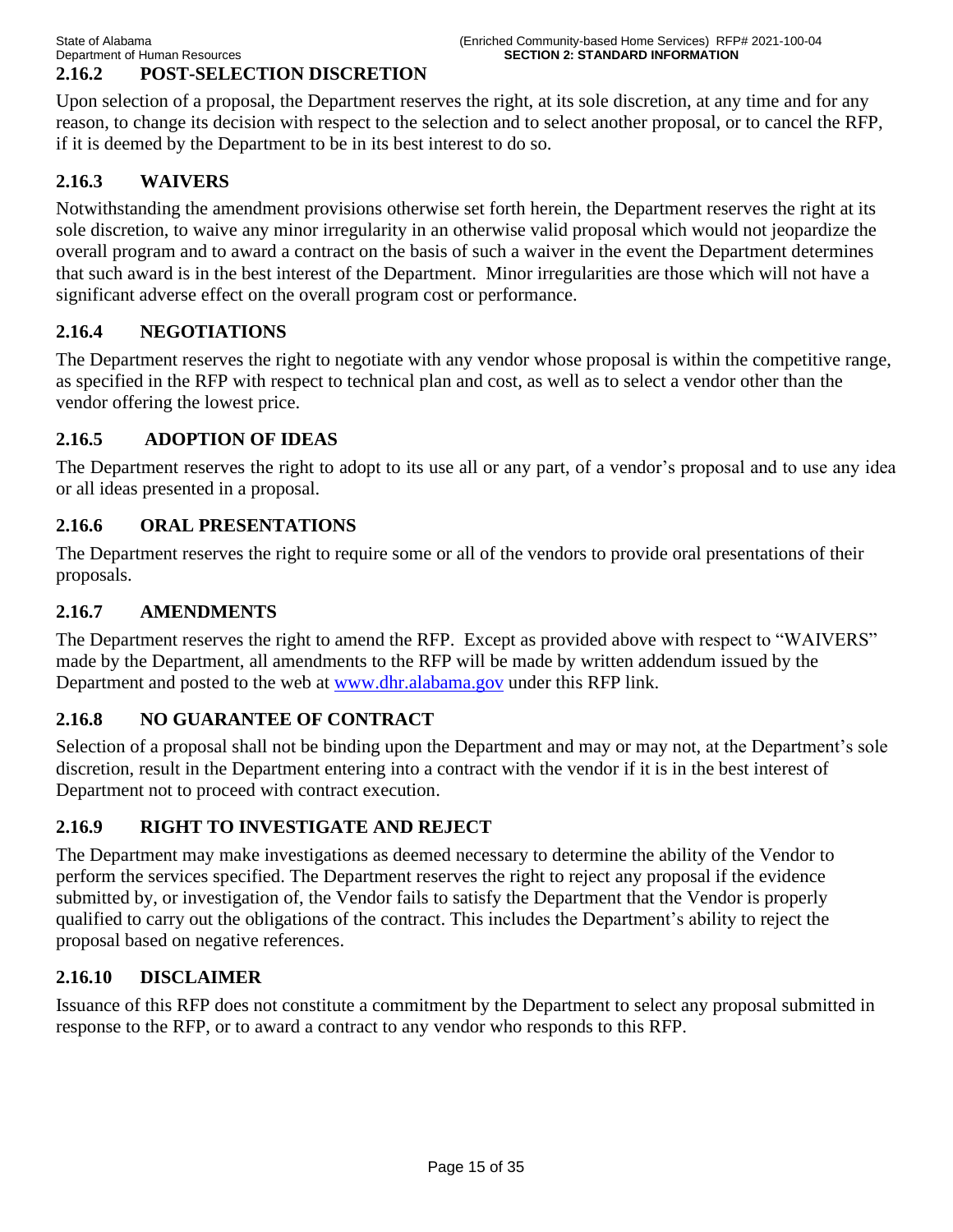# **SECTION 3: SCOPE OF PROJECT**

# **3.0 SCOPE OF PROJECT**

The ALABAMA DEPARTMENT OF HUMAN RESOURCES, (hereinafter referred to as "the Department") is seeking qualified vendors to provide **thirty five** (**35)** slots to assist with providing psychiatric community based home services for youth with an IQ of 55+ (males and females ages 5-10; males and females ages 11-14; males and females ages 15-17; and males and females ages 18-20) with psychiatric disturbances and/or behavioral issues. The goal of the Enriched Community-Based Homes is to facilitate recovery so that youth can live, learn, and participate fully in their communities. Recovery can also mean a complete remission of symptoms. The Department is also seeking to foster resilience and hope in youth and families. Vendors are expected to create a highly structured environment with a community-based out-of-home treatment setting for youth whose treatment needs require individualized care at the intensive service delivery level. The Department seeks vendors with the ability to provide ancillary services to preserve or maintain successful placement stability including, but not limited to individual aide services. The primary outcomes for these youth are safety, permanency and well-being. All vendors must incorporate these outcomes into their treatment plans and program curriculum. Referrals will require approval from SDHR Resource Management and Family Services. No eject/no reject will be strictly managed. The anticipated length of stay is eight to ten months. Dependent on the unique situation of each youth, the length of stay may be longer, if approved by SDHR Resource Management and Family Services. Length of stay will be monitored by SDHR Utilization Review. Therapeutic programs should be modified and individualized to meet the youth's unique set of needs. Discharges based on the youth's maximation of benefits of the program should not occur.

Many of the youth suffer from emotional, psychological, behavioral, cognitive and learning problems. Youth must have a Diagnostic & Statistical Manual; Fifth Edition (DSM-V) diagnosed mental illness from a psychological evaluation conducted within the past 24 months. A letter of recommendation from a licensed and/or board-certified physician, psychiatrist, psychologist is required for consideration for the Enriched Community-Based Home setting. Vendors shall utilize a clinical treatment model that is evidenced based and an approach to service delivery that promotes flexible, individualized treatment and effective utilization of program resources. The services are designed to provide community-based treatment to youth whose clinical needs indicate that they can be maintained in community-based out of home treatment setting that provides an intensive level of service delivery. The services are comprehensive, multidisciplinary, multimodal therapies designed to meet the individual needs of youth who have psychiatric disorders. Youth may present with at least one of the following:

- Manifests psychotic symptoms that are disruptive to daily functioning, but the youth does not require inpatient hospitalization.
- Potential danger to self as exemplified by suicidal ideation without a plan or determined to be at risk of self-harm.
- Unable to adequately function in multiple areas due to psychiatric symptoms and/or behavioral issues and requires targeted clinical intervention
- Manifests poor judgement and lacks problem-solving skills to the extent that the youth might inadvertently place themselves in life-threatening situations.
- Currently taking multiple psychotropic medications which require a higher level of medication monitoring and psychiatric intervention.
- Multiple psychiatric hospitalizations within past 12-month period.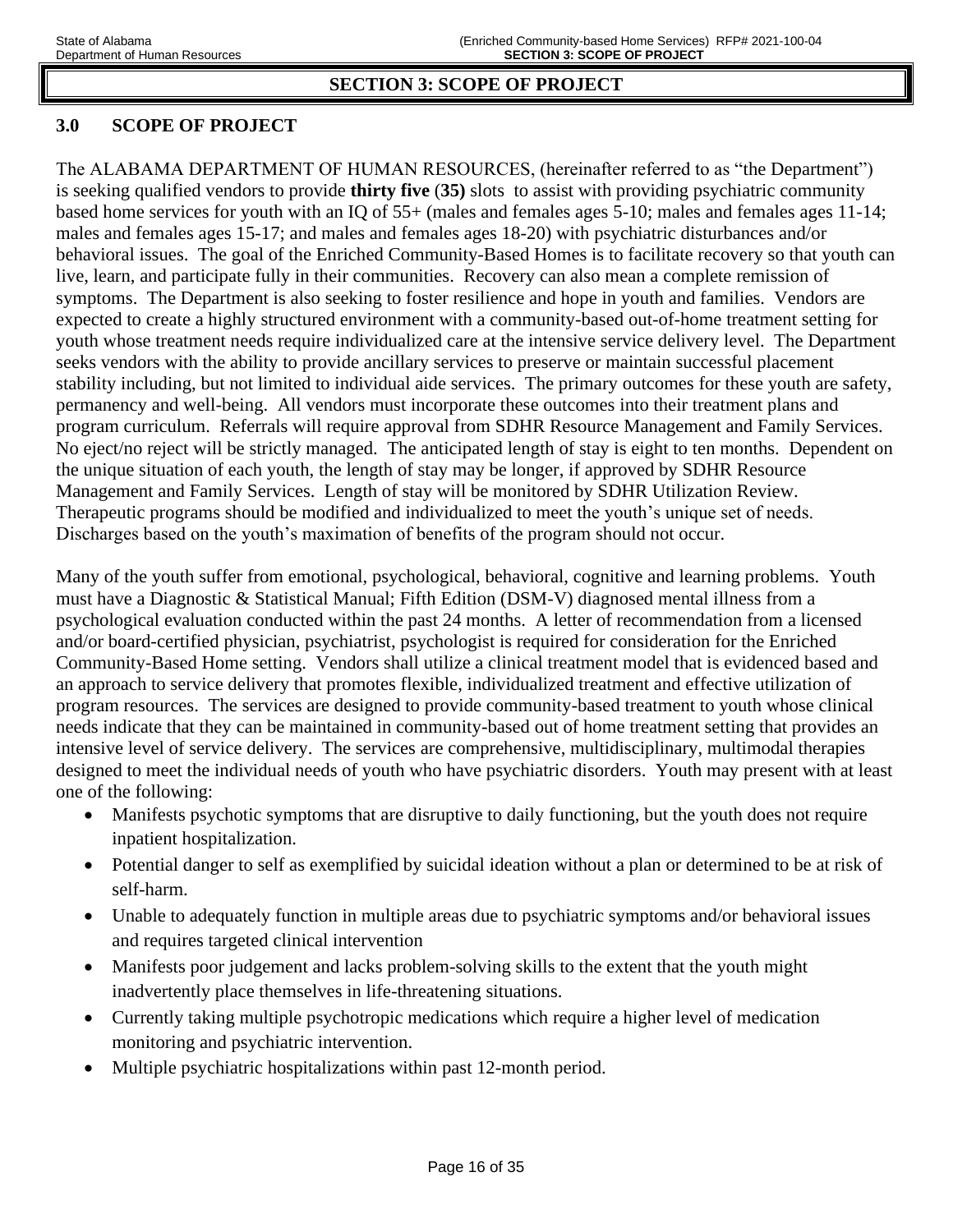Vendors are expected to serve youth who present with the above needs but who may also be involved in the juvenile justice system and/or have legal charges related to aggressive/assaultive behaviors, sexually reactive behavior, fire starting behavior, etc.

Services will be individualized and capitalize on the strengths of the youth and family. The following service components shall be available to youth residing in the Enriched Community-Based Home:

- Referral Response Time- able to respond to referring agency within 4 hours of receiving the referral. The initial response will indicate whether the provider has the capacity and whether the provider intends to consider the youth for placement. There will be established plans as to admissions/placements for after hours and in emergency situations. Rejections must be reported to the county and to SDHR-Division of Resource Management- Office of Contracts on a monthly basis.
- Housing- maintain licensed, safely staffed, secure, self-contained housing settings which adhere to state minimum standards. Single bedrooms are preferred.
- Basic Needs- provide food, shelter, clothing, etc. as outlined in the Minimum Standards.
- Recreation- structured and planned extracurricular activities individualized to the youth's interests.
- Independent Living Skills- for youth 16 and older, utilize the Independent Living Skills Assessment. Vendors shall incorporate the assessment outcomes into service planning and curriculum and provide opportunity for youth to develop independent skills including but not limited to:
	- o Personal Care- health/medical, food/nutrition, clothing care, household chores, money management, leisure time, safety, community resources, housing, transportation, and legal issues.
	- o Psychosocial- decision making, relationship building, parenting, sexuality, self-image, communication, and response to authority.
	- o Education- basic education, high school graduation, vocational training, preparation for higher education.
	- o Employment and Money Management- job, career, work habits, basic money management.
- Transportation- offered at no additional costs for medical appointments, court, school, therapy appointments, child/family team meetings, recreational activities, home visits and family visits.
- Financial Assistance- basic personal care and hygiene items.
- Case Management- activities performed for the purpose of providing, recording, and supervising services to youth and their parents, caregivers, or custodian. Case management is responsible for:
	- o Coordinating interdisciplinary care services (clinical treatment, behavior management, education, medical, mental health, etc.).
	- o Developing, in collaboration with treatment team, plan of care to meet the youth's needs that are most likely to reduce the time a youth spends in care and increase the likelihood of permanency.
	- o Development of well defined, attainable, individual treatment goals that emphasize safety, permanency, and well-being and are aligned with the families individualized service plan goals.
	- o Identifying expected outcomes and guiding youth and their family toward these outcomes.
	- o Coordinating, monitoring, and evaluating services required to meet youth's needs.
	- o Communicating plans and services to all parties involved with the youth.
- Crisis Stabilization and Support- access to an array of services and supports designed to reduce acute symptoms or behaviors and to reduce the incident of service disruption or hospitalization and increase the likelihood or positive treatment outcomes. Psychiatric treatment services, including routine and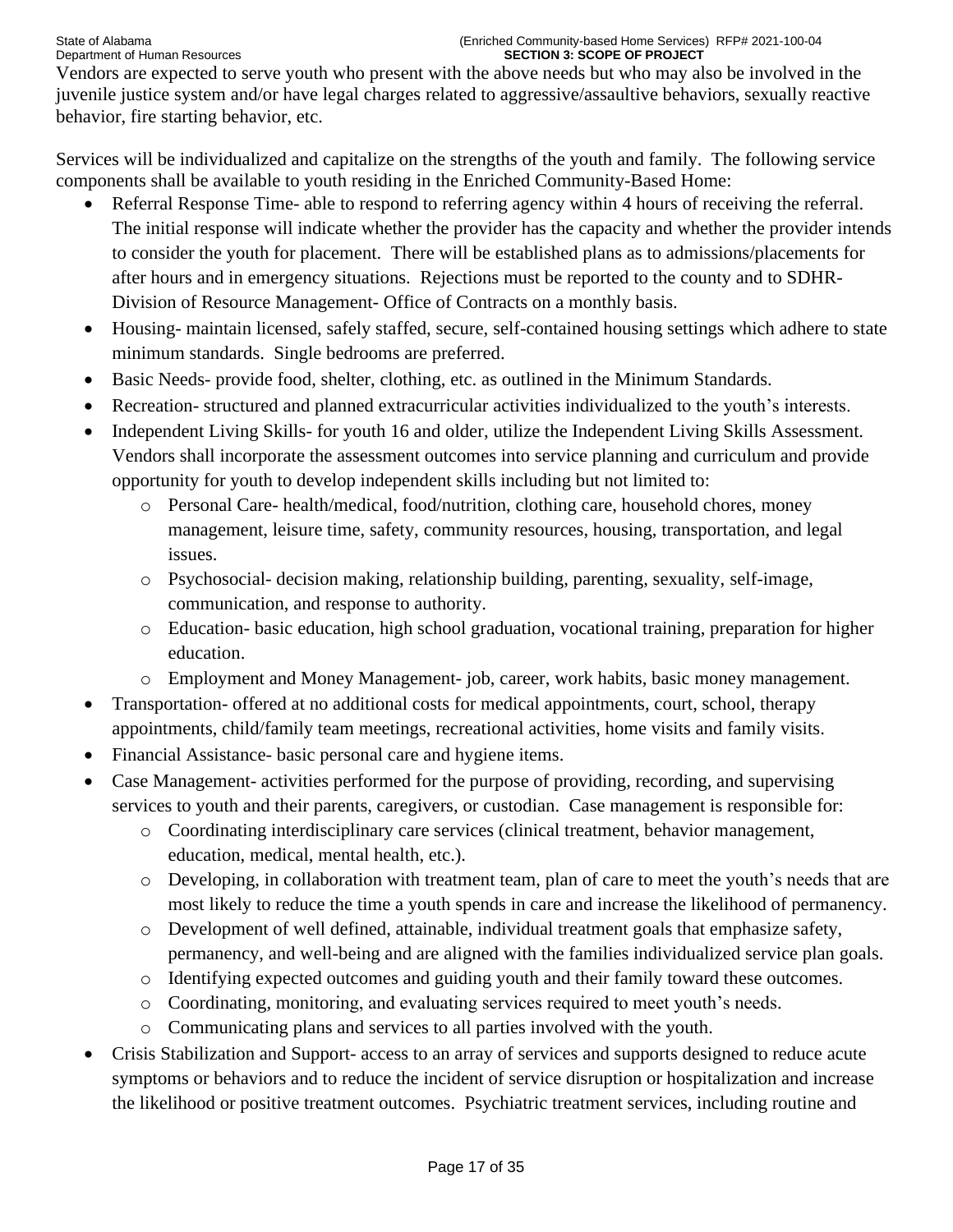emergency psychiatric evaluations, medication evaluations, and medication monitoring and prescription adjustment. Crisis de-escalation, intervention and debriefing services shall be provided.

- Counseling and Medical Services- individual and family therapy through Master level or Doctorate level clinician, psychiatric medication services through licensed physician/psychiatrist. Informed consent is required for use of psychotropic medication. Psychiatric consultation, including input into the individualized treatment plan developed by the multidisciplinary team. Behavior management plan developed, implemented and reviewed at treatment team meetings.
- Legal- court appearances, testimony, and reports to court.
- Monthly Progress Reports- submit monthly progress reports to the local county office which include well documented contact with youth, family, other professionals involved with youth, overall assessment of youth's progress, interventions utilized, youth's ongoing adjustment to placement, education, safety, well-being, family visits, and efforts and activities geared toward permanency and discharge planning.
- Health Care- all youth are provided timely routine and specialized medical, dental and eye care. Youth will also have access to a nurse and physician.
- Visitation- support flexible visitation and permanency plans that are tailored to the youth and family, in the least restrictive environment and are the most likely to enhance permanency outcomes. Support and engage youth in flexible sibling visitation plans. Facilities may not restrict visitation for reasons of punishment to the youth. Any decisions made regarding visitation must be done in concurrence with the ISP team or with SDHR.
- Staffing- direct care staff, at a minimum, 2:4-5 ratio at all hours. If community-based home has more than two (2) youth, minimum of one (1) direct care staff must always be awake. Ensure all staff receive training outlined in the Minimum Standards for Residential Child Care Facilities. Vendors are required to include a summary as part of the RFP which describes proposed and current strategies to enhance staff retention.
- Discharge Planning- discharge planning will occur at intake and monitored every 30 days. Notice to SDHR of intent to discharge at least 30 days in advance. SDHR must concur. Discharge planning will include recommendations for step down services and accompanying discharge reports and summaries such as:
	- o Updated diagnostic assessment form or psychological/psychiatric assessment and clinical recommendations
	- o Coordination to include follow-up appointments
	- o 30 days of medication and/or updated prescriptions
	- o Linkage to appropriate community and support services
	- o Planning which incorporates youth and family in all aspects
	- o No eject/reject will be managed by SDHR Resource Management
- Education- on site or community accredited educational services, GED services, vocational services.
- Approved Visitors- provide approved visitors access to visit youth at the residential treatment facility.
- Focused Case Reviews- participation in youth specific service reviews with the Department when youth has extended length of stay without well documented progress toward treatment and/or permanency goals. Outcomes will include a collective recommendation for adjusted service and treatment goals or a planned discharge from the facility.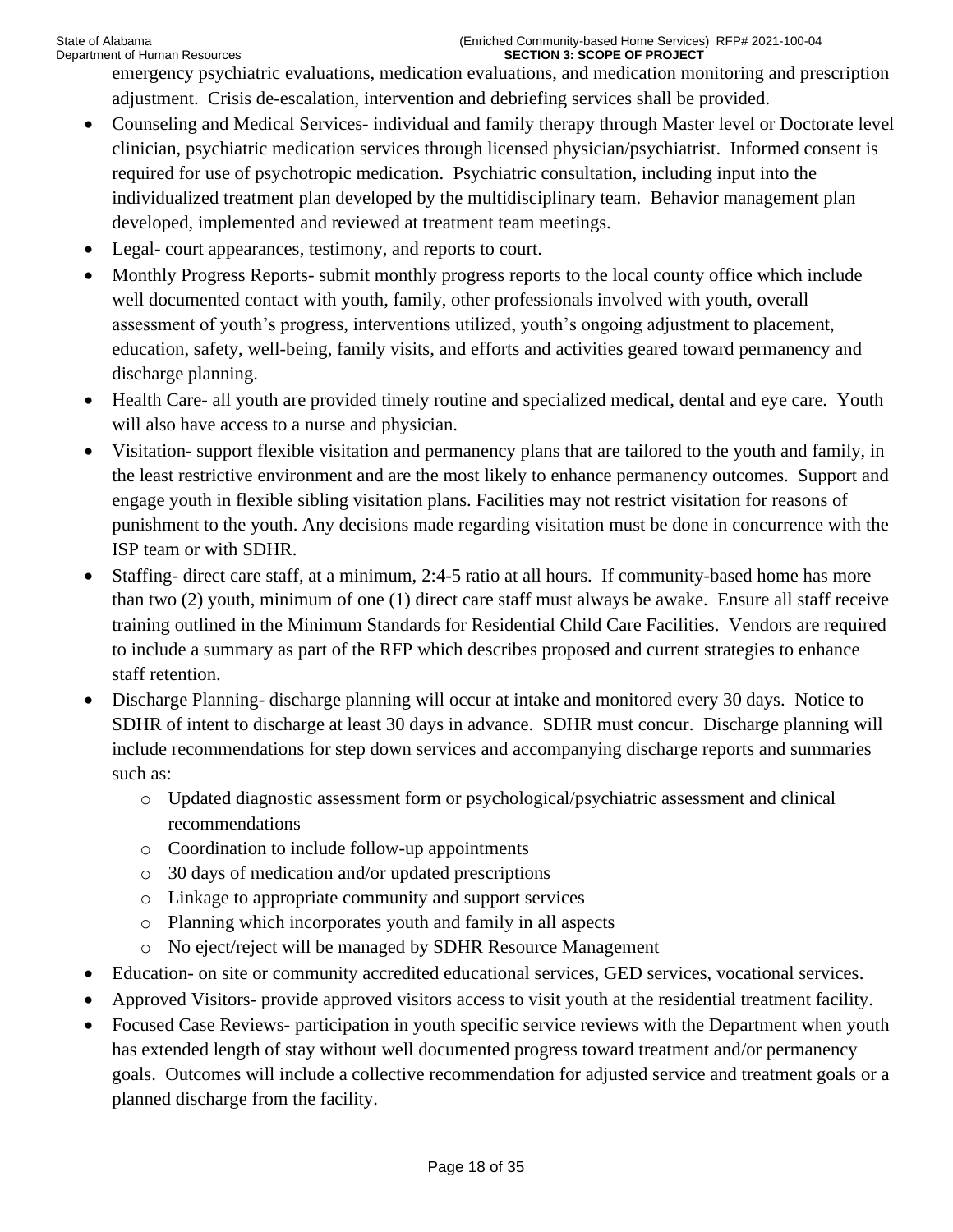# **3.1 PROGRAM REQUIREMENTS**

## **3.11 CLINICAL PROGRAM COMPONENTS**

- o Vendors should describe their ability to meet the Scope of Services. Include a statement describing how the provider is able to meet the Scope of Services. Include the population you serve and provider history and experience. Provider should clearly state its competitive advantage and its ability to meet the terms, conditions and requirements defined in the RFP.
- o Vendors should describe their ability to treat youth with histories of trauma and youth who have experienced sexual and/or physical abuse, death of caregivers, substance abuse issues or exposure, behavioral issues, chronic exposure to violence, etc.
- o Vendors should describe their ability to serve youth with complex treatment needs and coexisting conditions such as sexual abuse, sexual reactive behaviors, physical abuse, mental illness, mental retardations, substance abuse, and at-risk behaviors which result in higher probability to be human trafficked or sex trafficked.
- o Vendors should describe their ability to serve youth with violent behaviors.
- o Vendors should describe what interventions will be utilized to support a youth through crisis in a safe manner.
- o Vendors should describe the types of restraint or restrictive measures which will be utilized.
- o List which circumstances would warrant restraint or restrictive measures.
- o Describe how your treatment approaches and service interventions will be flexible and individualized ensuring youth will progress to their best ability.
- o Vendors should describe short-term treatment goals while actively pursuing plans for long-term stabilization at home or in an alternate living situation.
- o Vendors should describe evidenced based practices you currently provide and how they benefit outcomes for youth.
- o Provide examples of how your organization ensures discharge planning results in positive transitions and outcomes for children. Give an example of a discharge plan.

### **3.12 LICENSURE, ADMINISTRATION AND TRAINING**

Vendors should be licensed by Department of Human Resources (Child Placing Agency) or Department of Mental Health (Mental Illness Division License). Vendors, who do not have a current license, must include a copy of their application for licensure with their proposal. All applications for licensure must be submitted by 12:00 p.m., local time, *Tuesday, July 06, 2021* to**:**

> Shanna Wester, Program Manager Resource Management Division/Office of Licensing Alabama Department of Human Resources Gordon Persons Building 50 Ripley Street, Room Q3-029 Montgomery, AL. 36130-4000 Telephone number: 334-242-1650 Email: [shanna.wester@dhr.alabama.gov](mailto:shanna.wester@dhr.alabama.gov)

o Vendors should describe how your organization will ensure youth are safe in your communitybased home setting.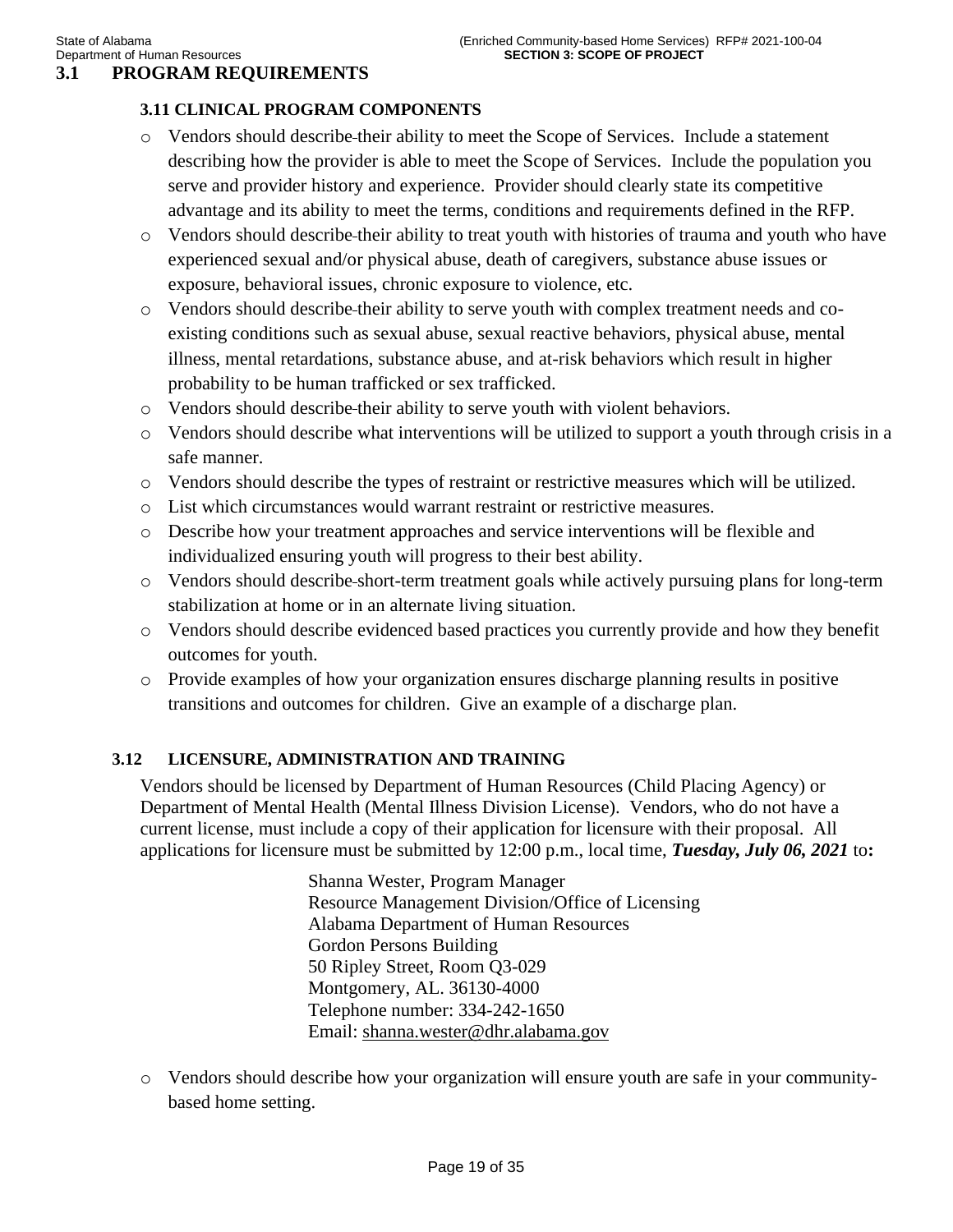- o Is your organization Medicaid certified? If yes, for what services? If no, is your organization willing to obtain Medicaid certification?
- o Vendors should describe provide a description of your organization's employees screening and clearance policy.
- o Vendors should describe training, supervision and support provided to direct care staff.

# **3.13 CHILD WELFARE/PROGRAM OUTCOME COMPONENTS**

- o Vendors should detail how they will ensure youth are connected to family, school, and community while in a community-based home setting.
- o Vendors should describe how they will work with the Department to provide services and supports that will lead to reduce length of time in care, and promote permanency planning for youth that results in reunification with family, relatives, guardianship, adoption or other planned living arrangements?
- o Vendors should describe how they will ensure families, dedicated adults and youth are involved and incorporated into all aspects of treatment planning, ongoing treatment, and discharge planning.
- o Vendors should describe how they will use community resources and supports as a part of treatment planning and in support of continuity of care with existing services or services that can continue post discharge.
- $\circ$  Provide the following information for the last 12 months of service delivery:
	- $\blacksquare$  Average length of stay
	- Average age of youth at admission and discharge
	- Number of youth services and where youth were discharged (family, foster adoption, emancipation, disruption to higher level, lateral transfer, etc.)
	- Number of youth discharged to prison or Department of Youth Services settings
	- Number of disruptions and reason for disruption
	- Recidivism statistics
- o If you are a new vendor's) and unable to provide the above information, outline the information as it relates to an existing program in which you plan to model your program after.
- o Vendor should describe how they will assess and prepare youth age 16 and older for independent living and emancipation planning.
- o Vendors should describe how they will support and ensure visitation occurs according to the youth and family's needs per the individualized service plan, detail flexibility and least restrictive setting.
- o Vendors should describe how they will ensure all youth receive timely routine and specialized medical, dental and eye care.
- o Vendors should describe service continuum or capacity to support and serve children post discharge.
- o Vendors should describe how they will ensure children are transported to court visits, medical appointments and all other activities that occur outside your facility.
- o Vendors should describe participation in local or statewide outcome measurement initiatives. If provider does not participate in such initiatives, describe your willingness to participate.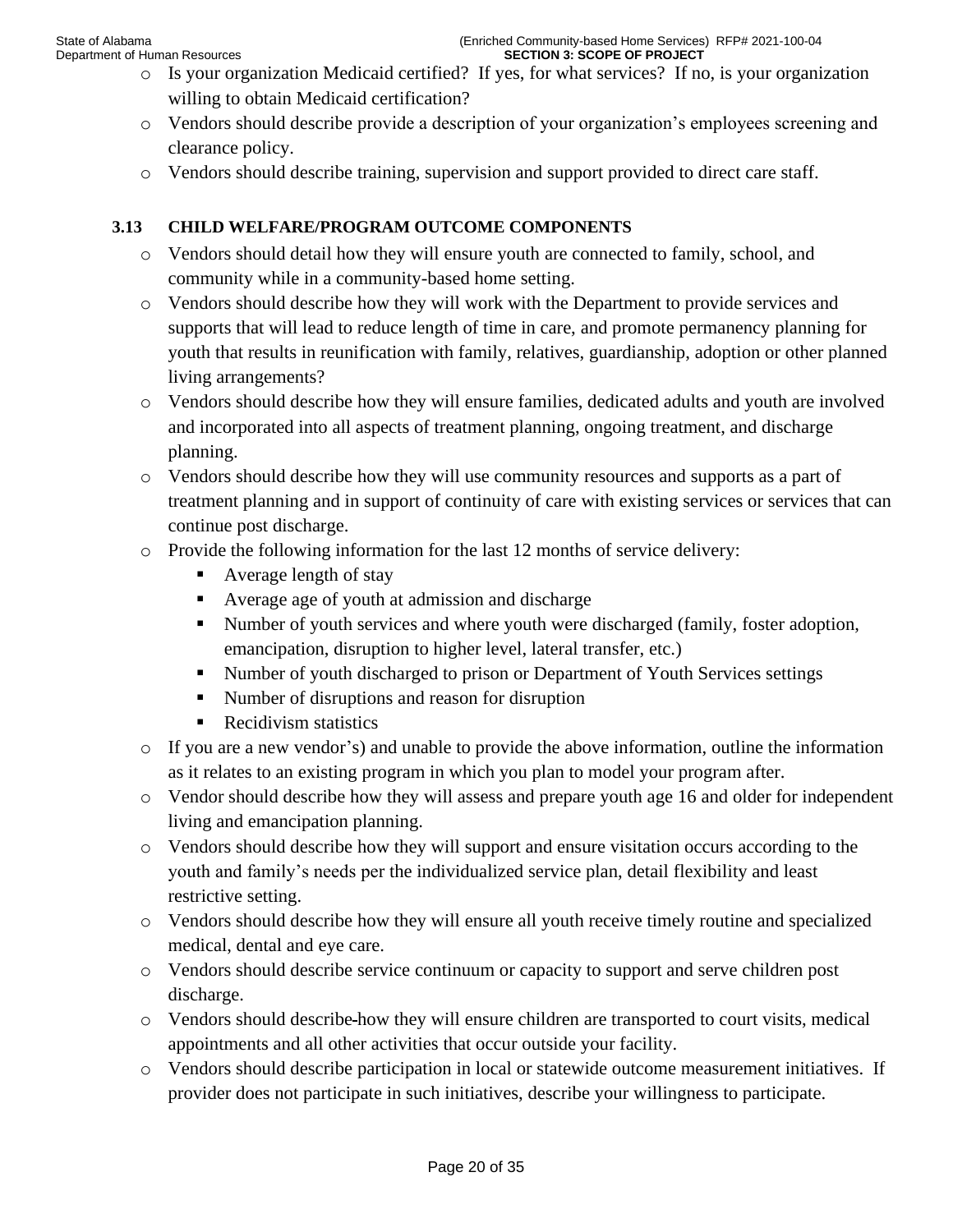# **SECTION 4: PROPOSAL FORMAT AND INSTRUCTIONS**

## **4.0 PROPOSAL REQUIREMENTS**

Proposals must meet all requirements as specified in this RFP. Proposals must incorporate the specified structure and format; must be clear, detailed, and complete as to fully demonstrate that the prospective Vendor has a thorough understanding of the requirements for providing the services for this procurement. Statements that the Vendor understands, acknowledges, or can comply with the requirements/specifications and statements paraphrasing the specifications are considered inadequate as are phrases such as "industry standards will be adhered to" and/or "standard procedures will be implemented", or "research-based models will be used". Proposals must clearly and adequately describe the concepts and methodologies to be implemented by the Vendor. Information must be clear, succinct, and easily understandable.

## **4.1 COMPLETENESS OF PROPOSALS**

Selection(s) and award(s) will be based on the Vendor's proposal and other items described in this RFP. Proposals should not include references to information located elsewhere, such as Internet websites. Information or materials presented by Vendors outside the formal response or subsequent discussion/negotiation or "best and final offer," if requested, will not be considered, will have no bearing on any award, and may result in the vendor being disqualified from further consideration.

## **4.2 PROPOSAL FORMAT**

Proposals must not exceed **one hundred (100) pages**, including attachments and must be single-spaced, incorporating 1-inch margins, typed using Times New Roman (font), size 12, black print. Proposals must be printed/copied onto one side of standard (8½ x 11) white typing/copier paper. *Paragraphs must be doublespaced.* All proposals (the original and copies) must include labeled tabs that correspond with the bolded sections and subsections (titles and numbers) to which the information pertains as specified in Section 4 of this document. *Do not use adhesive tabs (on pages of the proposal), tabs with paper inserts, sheet protectors, rings or prong fasteners.* Vendors should avoid the use of elaborate presentations and binding materials beyond that which is sufficient to present complete and effective proposals. **Proposals that do not adhere to the specified format may be deemed non-responsive.** 

## **4.2.1 COVER SHEET**

The first page of each proposal must be the completed **Cover Sheet** (RFP cover sheet) with an original ink signature of the person(s) legally authorized to bind the vendor to the proposal. **Proposals without signatures of persons legally authorized to bind the vendor to the proposal will be rejected.** The cover sheet must also include the name of the contact person and contact information of the person authorized to act on behalf of the vendor (do not number this page). Vendors must also provide their federal employer identification number and DUNS number. Also, denote the original proposal and copies by placing a check in the appropriate box on the cover sheet.

## **4.2.2 TABLE OF CONTENTS**

The Cover Sheet should be followed by the **"Table of Contents"**, which should list all sections, subsections and page numbers. Numbering of the proposal pages should begin with page 1 of the Table of Contents. Page numbers should be placed in the right corner of the bottom margin.

## **4.2.3 W-9 AND THE LEGAL STATUS LETTER/CP575 OR TAXPAYER IDENTIFICATION NUMBER**

The Table of Contents must be followed by a copy of W-9 and the **Legal Status Letter** or a **CP575.** *These forms are issued by the IRS and denote an organization's legal status (i.e., non-profit, for-profit, corporation, etc.) and include the Federal Employee Identification Number (FEIN).* If neither the Legal Status Form nor the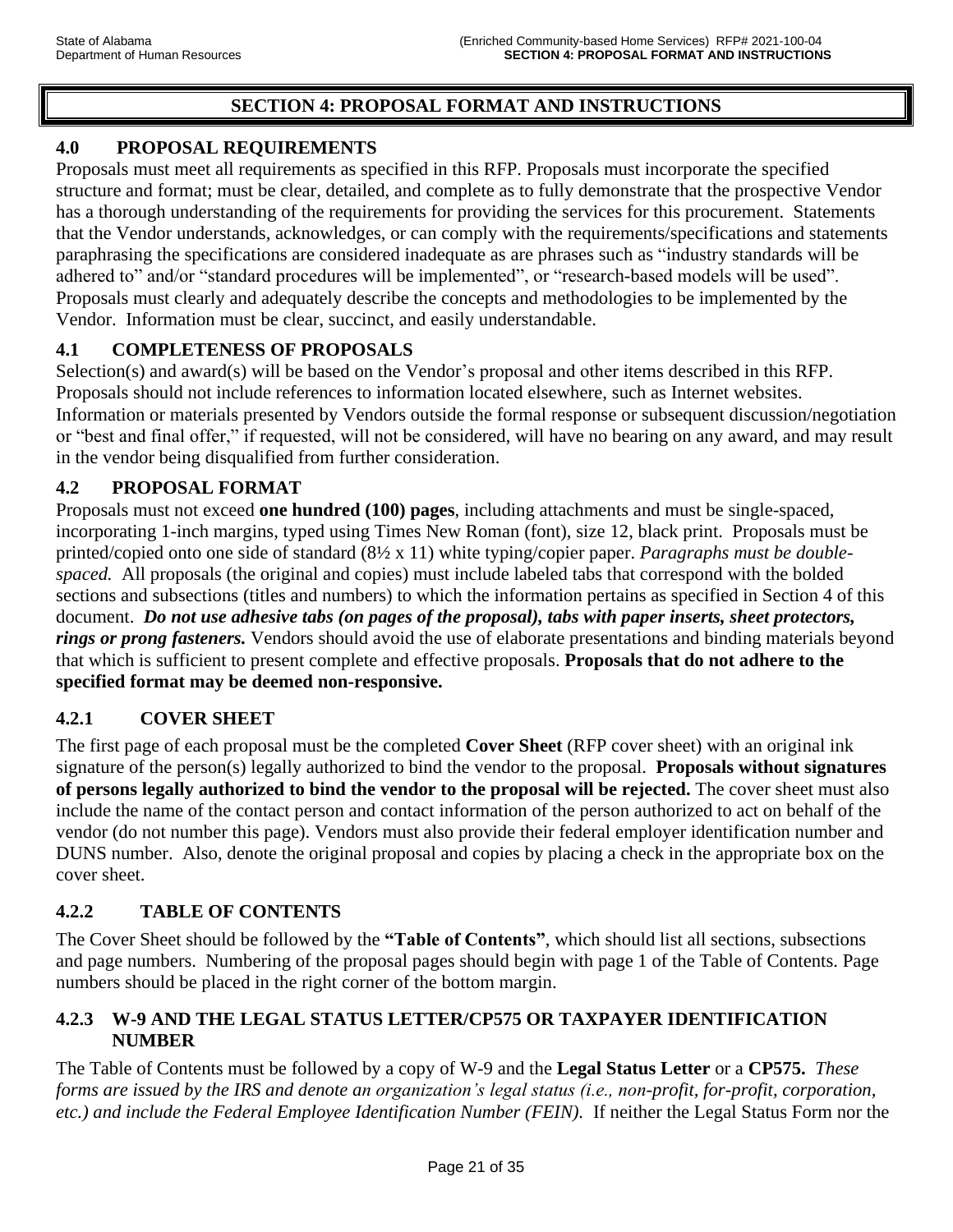CP575 are available, a completed and signed copy of the **"Request for Taxpayer Identification Number"** form *(Appendix B)* must be included*.* All items on this form must be completed.

# **4.2.4 LICENSES/CERTIFICATES/CREDENTIALS**

The W-9 and Legal Status Form or Request for Taxpayer Identification Number Form should be followed by a copy of all required **Licenses, Certificates, and Credentials** or a copy of a completed license application form submitted by the deadline specified in this RFP**.** 

# **4.2.5 TECHNICAL PROPOSAL**

Copies of Licenses/Certificates/Credentials, if applicable should be followed by the **Technical Proposal**. The Technical Proposal must prescribe to sections **4.2.5.1** through **4.2.5.4.6** below.

# **4.2.5.1 VENDOR QUALIFYING INFORMATION**

# *4.2.5.1.1 Vendor Profile and Experience*

Vendor must specify how long it has been in the business of providing services similar to those requested in this RFP and under what company name. Also list all names it has used when conducting business. Vendors must explain their expertise or history in the provision of such services or identify a nationally recognized model that has proven to be successful that will be used in the provision of services under this RFP. Vendors must provide an organizational profile including: number of employees, and form of business (e.g. individual, sole proprietor, corporation, non-profit corporation, limited liability company.).

# *4.2.5.1.2 Past and Present Contractual Relationships with the Department*

Vendors must describe any past or present contractual relationship it may have or have had with the Department or any other state agency including colleges/universities during the past three years. If the vendor, its predecessor, or any party named in their responses to this section has contracted with any department within State Government during the past three years, identify the contract number and other information available to identify such contract(s). If no such contracts exist, so declare. If any party named in the vendor's response to this RFP was an employee of the State in the past two years, identify the individual(s) by name, agency by which employed, job title of position held, and separation date during the two-year period. If no such relationship exists, so declare.

# *4.2.5.1.3 Contract Performance*

If the vendor, or any proposed Subcontractor, has had a contract terminated for default or any other act during the past ten years that include Corrective Action Plans, Temporary licenses or License revocation., all such instances must be described as discussed below. Termination for default is defined as notice to stop performance delivery due to the vendor's nonperformance or poor performance and the issue was either (a) not litigated due to inaction on the part of the vendor; or (b) litigated and such litigation determined the vendor to be in default. Submit full details of all terminations for default experienced by the vendor during the past ten years, including the other party's name, address, and telephone number. Present the vendor's position on the matter. The Department will evaluate the facts and may, at its sole discretion, reject the vendor's Proposal if the facts discovered indicate that completion of a contract resulting from this RFP may be jeopardized by selection of the vendor. If the vendor has experienced no such terminations for default in the past five years, so declare. If at any time during the past five/ten years, the vendor has had a contract terminated for convenience, nonallocation of funds, or any other reason, which termination occurred before completion of all obligations under the initial contract provisions, describe fully all such terminations including the name and address of the other contracting party and the circumstances surrounding the termination. If no such early terminations have occurred, so declare.

Failure to report on the foregoing or if the information furnished is determined to be inaccurate, whether by omission or commission, shall result in rejection of the vendor's Proposal.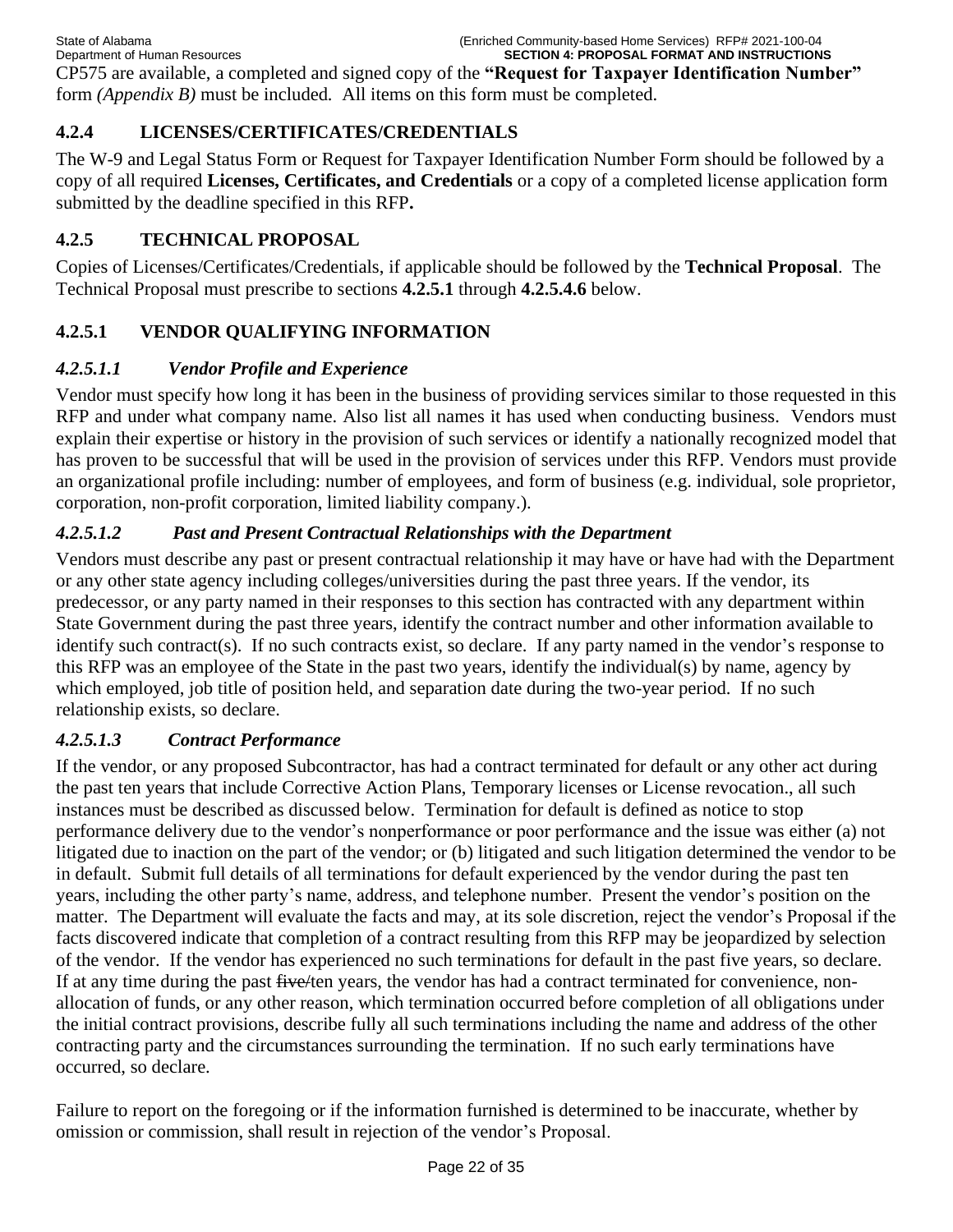No points will be assigned to proposals submitted by new or current vendors who have performed their contractual obligations satisfactorily. **However, current vendors who have performed unsatisfactorily may experience point deductions up to a maximum of 10 points.**

*Note: The Department reserves the right to not enter into a new contract with a current vendor who is under a corrective action plan until all corrective requirements have been met.* 

# *4.2.5.1.4 Project Staff/Resumes/Job Descriptions*

Vendors must submit a resume or job description detailing the level of education, experience, training, skills, etc. which emphasizes previous experience in the service area as described in this RFP for all key personnel who will be involved with the proposed project. Vendors must indicate that they have sufficient staff to perform the services required in this RFP. If sufficient staff is not currently available, describe how staff will be obtained to provide the services and the timeline for obtaining the needed staff. Indicate the number of anticipated staff for each position title. List all professional licenses held by the key staff.

# *4.2.5.1.5 Staff Performance Evaluations and Training*

Vendors must describe their staff development program regarding orientation, on-going staff evaluation and training that will be implemented throughout the contract period to ensure delivery of effective services that adhere to the Department's required performance standards.

# *4.2.5.1.6 Background Checks*

Describe in detail the steps the vendor will take to ensure that no employee, regardless of their position, has been the subject of any incident or investigation which would call into question the propriety of that employee's working with the population indicated in this document and for this project. Describe your organization's general procedure for addressing occurrences when an incident or allegation is reported, founded or unfounded.

# **4.2.5.2 VENDOR FINANCIAL STABILITY**

Vendors must submit an audited financial statement for year 2020 and letters from the auditor(s) who performed the 2019 and 2018 financial audits. Vendors of newly formed organizations, who have been in business less than one year must submit copies of any official quarterly financial statements (from a financial institution) that have been prepared since the end of the period reported by your most recent annual report.

# **4.2.5.3 METHOD OF PROVIDING SERVICES**

# *4.2.5.3.1 Service Delivery Approach*

Vendors must provide a detailed description of the work plan and the methods to be used that will convincingly demonstrate to the Department what the vendor intends to do, the timeframes necessary to accomplish the work, and how the work will be accomplished. Please describe how your organization will ensure youth are safe in your community-based home setting and your organization's policy to report any major unusual incidents and/or allegations of abuse or neglect. Describe your staff ratio and how your organization will respond to emergent, urgent and routine placement needs. *All services as specified in Section 3: Scope of Project must be addressed in the Service Delivery Approach.*

# *4.2.5.3.2 Start-up Plan*

Vendors must include a detailed project schedule that is comprised of the detailed work plan for the entire project. This section should also include any proposed additions to the tasks outlined in the *Section 3: Scope of Work. The selected vendor must be fully operational on October 01, 2021.* 

# *4.2.5.3.3 Assessment of Benefits and Impact*

Describe the process that will used to assess the proposed services to determine if the expected benefits and their impact have occurred. Include on-going plans to continuously assess and modify services to better meet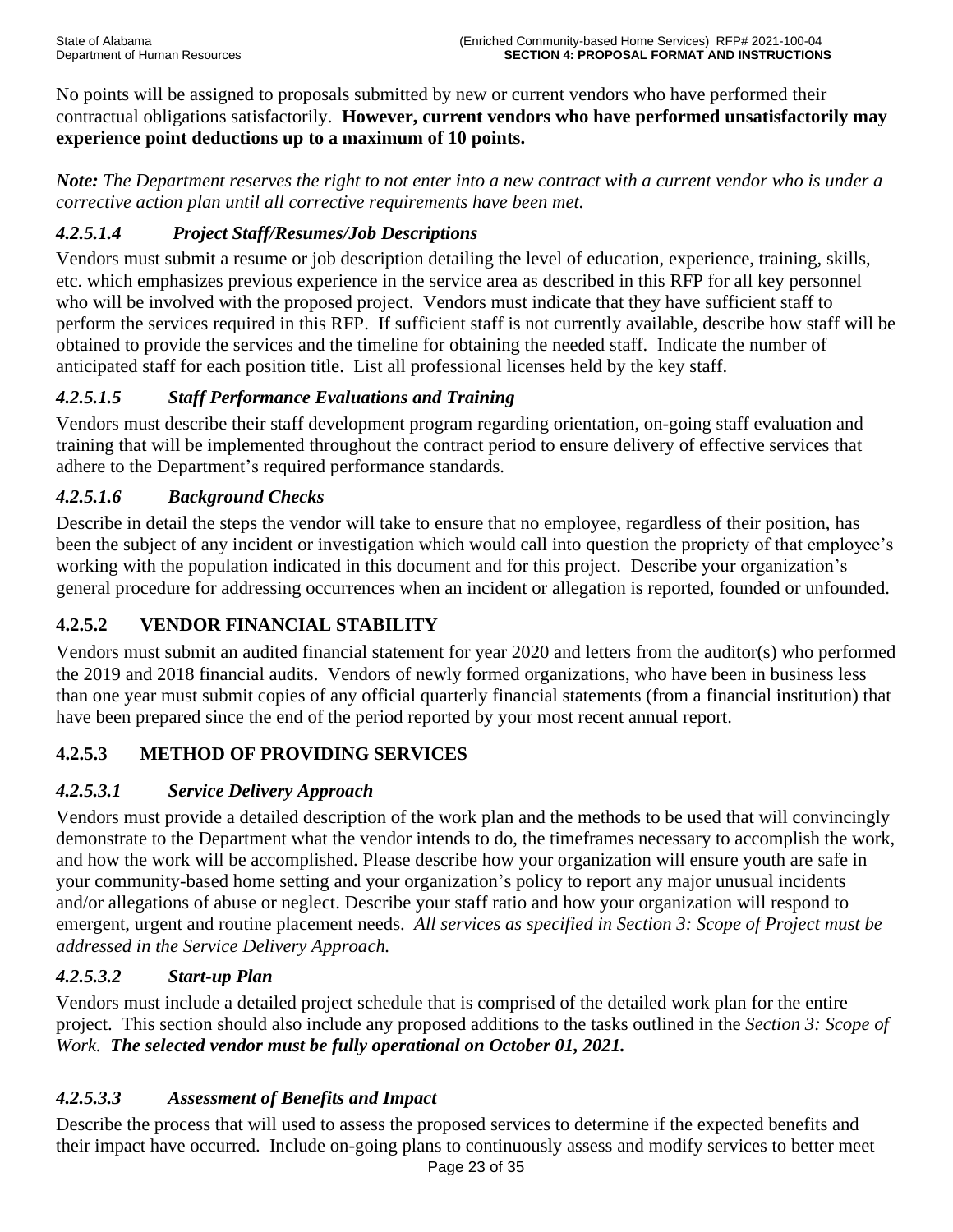the needs of the target population. The assessment methodology should provide the Department with meaningful indicators that funded projects are making satisfactory progress toward desired goals.

## *4.2.5.3.4 Office Location*

Vendors must provide the physical address where records will be maintained and services will be performed under a contract with the Department in the event the vendor is selected.

# **4.2.5.4 VENDOR CERTIFICATIONS**

Vendors must submit a statement attesting that they warrant and represent to the Department that the vendor accepts and agrees with all certifications and terms and conditions of this RFP. Further, by submitting a response to this RFP, the vendor certifies to the Department that they are legally authorized to conduct business within the State of Alabama and to carry out the services described in this document.

## *4.2.5.4.1 Revolving Door Policy*

Vendors must attest that neither the vendor nor any of the vendor's trustees, officers, directors, agents, servants or employees is a current employee of the Department, and none of the said individuals have been employees of the Department in violation of the revolving door prohibitions contained in the state of Alabama ethics laws.

## *4.2.5.4.2 Debarment*

Vendors must attest that neither the vendor nor any of the vendor's trustees, officers, directors, agents, servants or employees (whether paid or voluntary) is debarred or suspended or otherwise excluded from or ineligible for participation in federal assistance programs under Executive Order 12549, "Debarment and Suspension."

### *4.2.5.4.3 Open Trade*

The vendor must attest that it is not currently engaged in and will not engage in, the boycott of a person or an entity based in or doing business with a jurisdiction with which this state can enjoy open trade.

## *4.2.5.4.4 Standard Contract*

The vendor must agree to the use of the Department's standard contract document. The vendor will further comply with all the terms and conditions of that document, including, but not limited to, compliance with the Title VI of the Civil Rights Act of 1964, the Rehabilitation Act of 1973, as amended, the Americans with Disabilities Act, Alabama Act No. 2000-775 (governing individuals in direct service positions who have unsupervised access to children), the Health Insurance Portability and Accountability Act of 1996 (HIPAA) as applicable, and all other federal and state laws, rules and regulations applicable to receiving funds from the Department to carry out the services described in this RFP. Further, any contract executed pursuant to the RFP must be subject to review by the Department's legal counsel as to its legality of form and compliance with State contract laws, terms and conditions, and may further be subject to review by the Examiners of Public Accounts, the State Finance Director and the Office of the Governor.

## *4.2.5.4.5 Charitable Choice (applies to faith-based organizations only)*

The vendor must attest that funds received as a result of this procurement will not be used for sectarian instruction, worship, proselytizing or for any other purely religious activities that are not directed toward the secular social goals related to the services described in this RFP. The vendor must agree to serve all eligible members of the public without regard to their religious beliefs and, further, must not require clients' active participation in any religious practice. (In carrying out the said services, the vendor will remain independent from federal, state and local governments; will retain control over the expression of its religious beliefs, and is NOT required to remove its religious writings or symbols or to alter its internal governance as a condition of doing business with the Department.)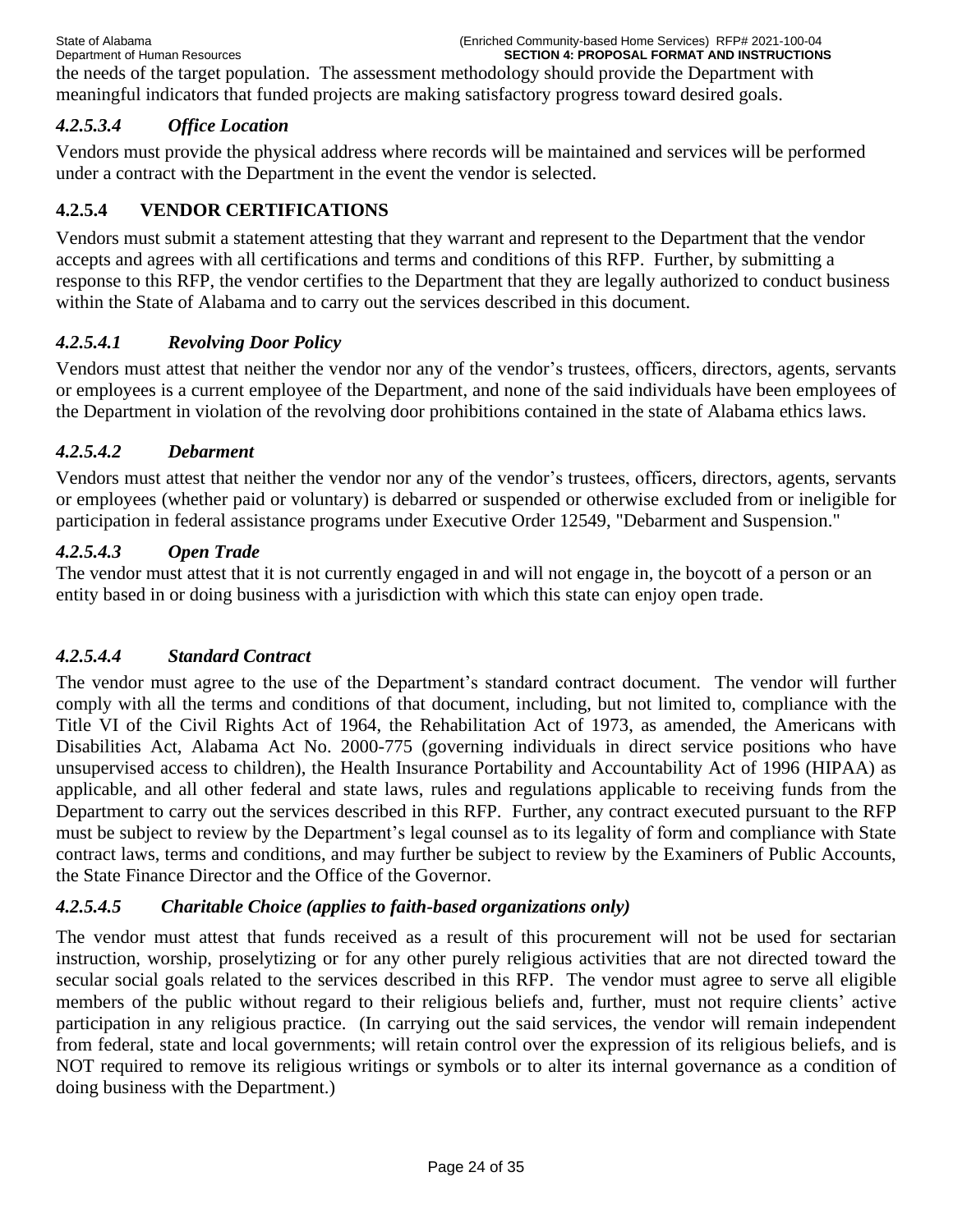Vendors must agree that the vendor's accounting system will be consistent with General Accepted Governmental Accounting Principles (GAAP). The vendor must maintain sufficient financial accounting records documenting all funding sources and applicable expenditure of all funds from all sources.

# *4.2.5.4.7 Vendor Work Product*

The vendor must attest that the proposal submitted in response to this document is the work product of said vendor. If the proposal is determined not to be the work product of the vendor, the proposal may, at the Department's sole discretion, be rejected.

# **4.2.5.5 ATTACHMENTS**

Vendors must include all applicable forms identified below as attachments (i.e., Attachment A, B, C, etc.), applicable forms must follow the Technical Proposal. **DO NOT ALTER ANY OF THE FORMS LISTED BELOW OR OTHERWISE INCLUDED/REQUIRED IN THIS DOCUMENT.**

### *4.2.5.5.1. Disclosure Statement*

The Technical Proposal must be followed by a completed copy of the **Disclosure Statement**.

## *4.2.5.5.2 Trade Secret Affidavit*

The Disclosure Statement must be followed by a completed copy of the **Trade Secret Affidavit** (*Appendix C*), if applicable.

## *4.2.5.5.3 Certificate of Compliance*

The Trade Secret Affidavit must be followed by a completed copy of the **Certificate of Compliance** (*Appendix D*). *All proposals must include the Certificate of Compliance.* 

## *4.2.5.5.4 E-verify Memorandum of Understanding (MOU)*

The Certificate of Compliance must be followed by a copy of the **E-verify MOU**. *All proposals must include the E-verify MOU.* 

## *4.2.5.5.5 Immigration Status Form*

The E-verify MOU must be followed by a copy of the **Immigration Status Form***. All proposals must include the Immigration Status Form. (Appendix E)*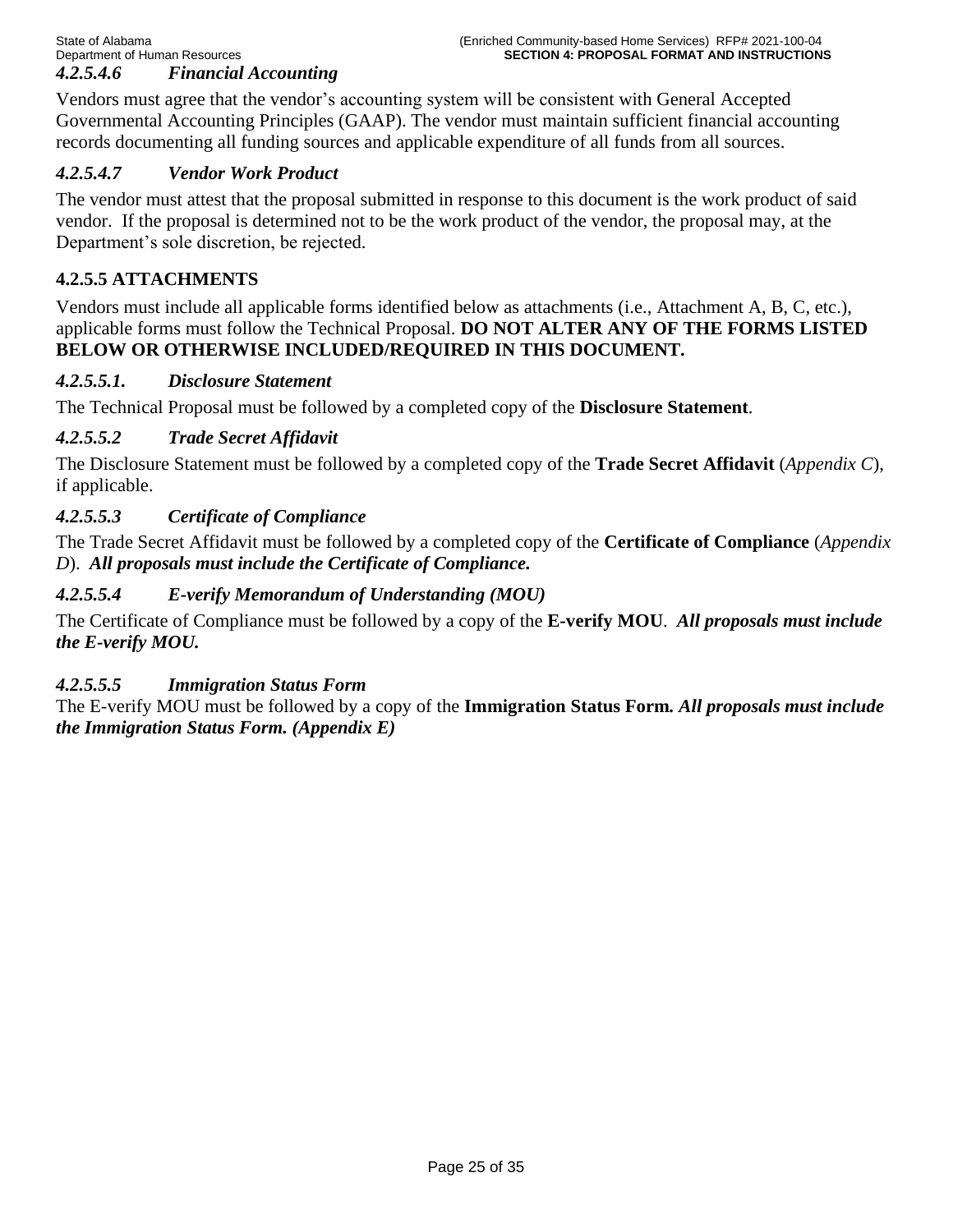# **SECTION 5: COST PROPOSAL**

# **5.0 COST PROPOSAL**

Vendors must submit a budget detailing all necessary expenditures for the proposed services. The budget information must be compiled in the manner specified in *Appendix F: Cost Proposal*. A narrative description of each line item and the responsibilities of all personnel must be submitted. Vendors must submit a budget for the following periods: *October 01, 2021* through *September 30, 2022.*

### **5.1. METHOD OF PAYMENT**

Payment for services provided pursuant to this procurement will be made on a cost reimbursement basis.The Department does not provide cash advances to vendors. Selected vendors must submit invoices after they have provided the goods or services being invoiced in a timely manner.

## **5.2 HOLDBACKS AND PRICING INFORMATION**

As a guarantee for the delivery of services required by this RFP, and the acceptance by the Department of those services in accordance with the specifications set forth in the RFP, in the event the vendor fails to deliver or perform the said services to the Department's satisfaction, the Department reserves the right to withhold part or all of any funds committed by the Department under any contract that may result from a proposal submitted in response to this RFP and to cancel the said contract without any resulting liability, present and future, to the Department or to the State of Alabama.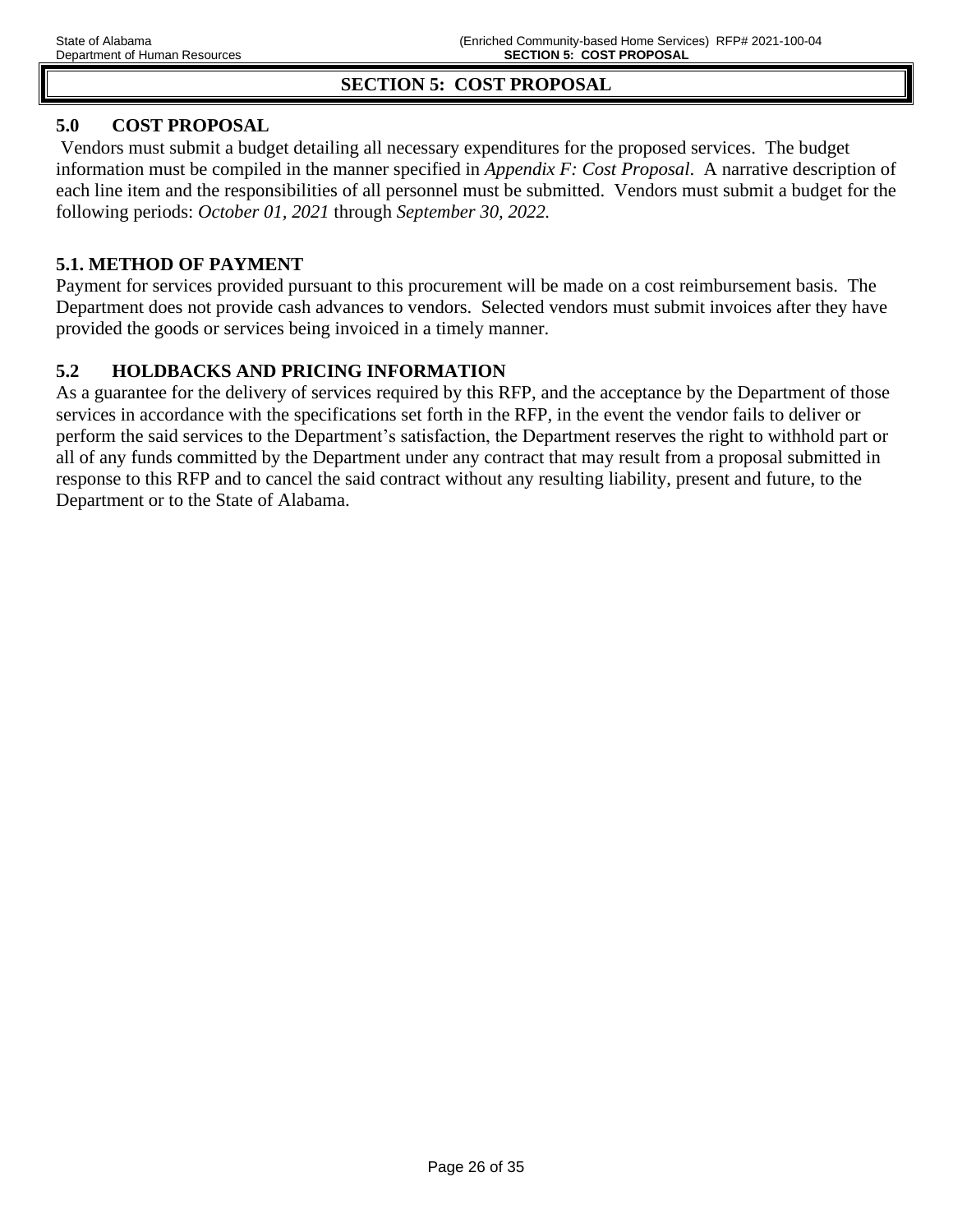## **SECTION 6: EVALUATION CRITERIA**

### **6.0 EVALUATION CRITERIA**

The evaluation committee will review and evaluate the proposals according to the following criteria based on **a maximum possible value of 1,000 points**. Proposals failing to meet the requirements of this RFP may be deemed non-responsive or subject to point deductions. The point value assigned to each component of the **Technical Proposal and Cost Proposal** will be based on the following scoring scale.

|           | Category                                                          | <b>RFP Section</b>                      | <b>Point Value</b>  |
|-----------|-------------------------------------------------------------------|-----------------------------------------|---------------------|
|           | <b>Vendor Qualifying Information</b>                              | 30% of points for a possible 300 points |                     |
| A.        | Vendor Profile and Experience                                     | 4.2.5.1.1                               | 225                 |
| <b>B.</b> | Past and Present Contractual Relationships with the<br>Department | 4.2.5.1.2                               | $\overline{0}$      |
| C.        | <b>Contract Performance</b>                                       | 4.2.5.1.3                               | To be<br>Determined |
| D.        | Project Staff/Resumes/Job Descriptions                            | 4.2.5.1.4                               | 25                  |
| Ε.        | <b>Staff Performance Evaluations and Training</b>                 | 4.2.5.1.5                               | 25                  |
| F.        | <b>Background Checks</b>                                          | 4.2.5.1.6                               | $\theta$            |
| G.        | <b>Vendor Financial Stability</b>                                 | 4.2.5.2                                 | 25                  |
|           | <b>Method of Providing Services</b>                               | 50% of points for a possible 500 points |                     |
| А.        | Service Delivery Approach                                         | 4.2.5.3.1                               | 450                 |
| <b>B.</b> | Start-up Plan                                                     | 4.2.5.3.2                               | 25                  |
| C.        | Assessment of Benefits and Impact                                 | 4.2.5.3.3                               | 25                  |
| D.        | <b>Office Location</b>                                            | 4.2.5.3.4                               | $\theta$            |
| E.        | <b>Vendor Certifications</b>                                      | 4.2.5.4.                                | $\overline{0}$      |
|           | <b>Cost Proposal</b>                                              | 20% of points for a possible 200 points |                     |
| А.        | <b>Cost Proposal</b>                                              | 5.0                                     | 200                 |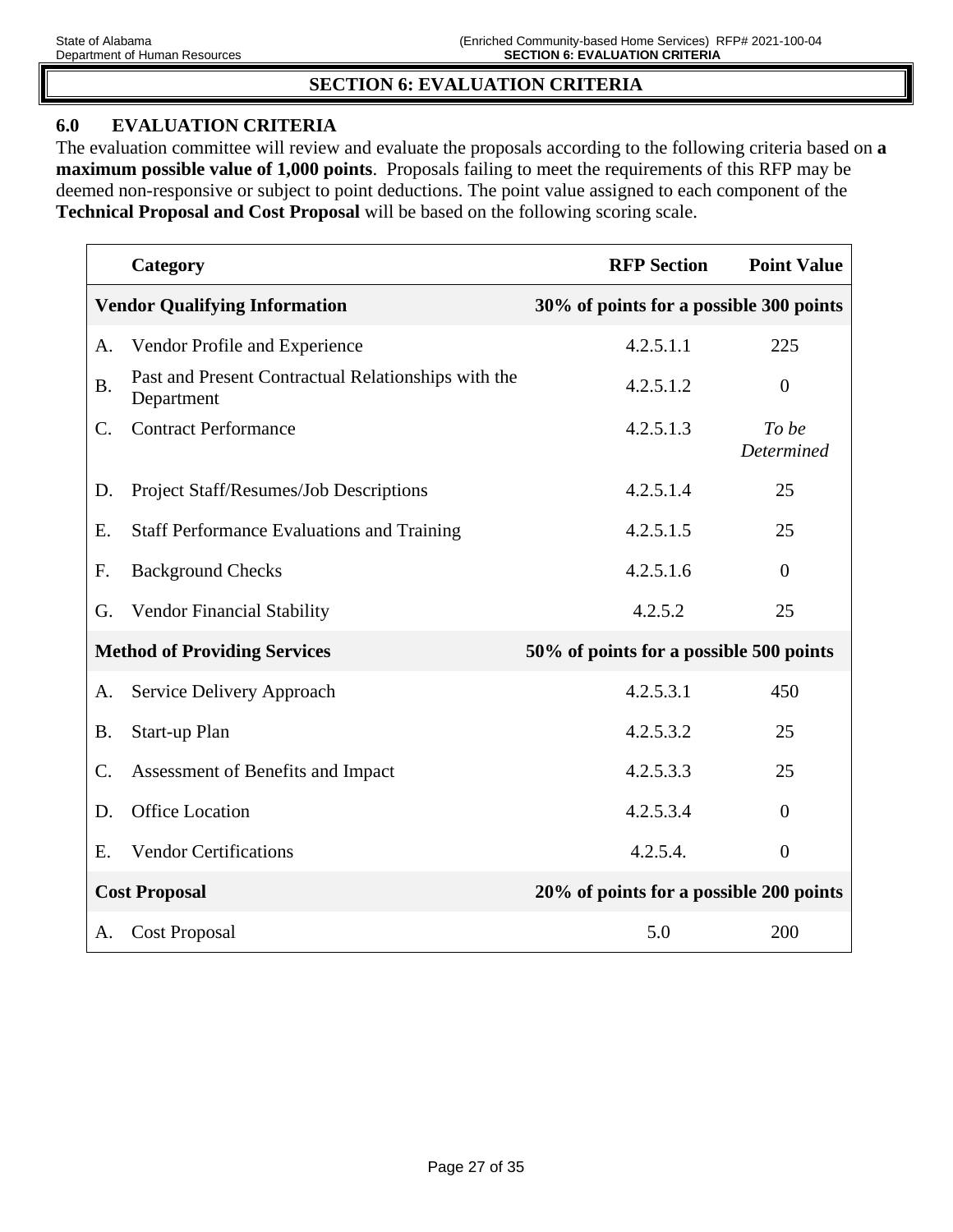# **APPENDIX A: STANDARD TERMS AND CONDITIONS**

**By submitting a response to request for proposal or acceptance of a contract, the vendor agrees to acceptance of the following Standard Terms and Conditions and any other provisions that are specific to this solicitation or contract.** 

**ACCEPTANCE/REJECTION OF PROPOSALS:** The Department reserves the right to accept or reject any or all proposals, wholly or in part, and to make awards in any manner deemed in the best interest of the Department. Proposals will be firm for 180 days, unless stated otherwise in the text of the request for proposal.

**ACCESS AND RETENTION OF RECORDS:** The contractor agrees to provide the Department, Legislative Auditor, or authorized agents, access to any records necessary to determine contract compliance. The contractor agrees to create and retain records supporting the services rendered or supplies delivered for a period of three years after either the completion date of the contract or the conclusion of any claim, litigation, or exception relating to the contract taken by the Department or third party.

**ALTERATION OF SOLICITATION DOCUMENT:** In the event of inconsistencies or contradictions between language contained in the Department's solicitation document and a vendor's response, the language contained in the Department's original solicitation document will prevail. Intentional manipulation and/or alteration of solicitation document language will result in the vendor's disqualification and possible debarment.

**ASSIGNMENT, TRANSFER AND SUBCONTRACTING:** The contractor shall not assign, transfer or subcontract any portion of the contract without the express written consent of the Department.

**AUTHORITY:** The following request for proposal, limited solicitation, or contract is issued under authority of Section 41-16-72 of the Alabama Code (Act 2001-956, 2001 3rd Sp. Sess., p 817, §1.)

**CHARGE BACKS:** The Alabama Department of Human Resources and Medicaid will deduct federal charge backs from future payments.

**COMPLIANCE WITH LAWS:** The contractor must, in performance of work under the contract, fully comply with all applicable federal, department, or local laws, rules and regulations, including the Civil Rights Act of 1964, the Age Discrimination Act of 1975, the Americans with Disabilities Act of 1990, and Section 504 of the Rehabilitation Act of 1973. Any subletting or subcontracting by the contractor subjects subcontractors to the same provision. The contractor agrees that the hiring of persons to perform the contract will be made on the basis of merit and qualifications and there will be no discrimination based upon race, color, religion, creed, political ideas, sex, age, marital status, physical or mental disability, or national origin by the persons performing the contract.

**DEBARMENT:** The contractor certifies, by submitting this proposal, that neither it nor its principals are presently debarred, suspended, proposed for debarment, declared ineligible, or voluntarily excluded from participation in this transaction (contract) by any governmental department or agency. If the contractor cannot certify this statement, attach a written explanation for review by the Department.

**DISABILITY ACCOMMODATIONS:** The Department does not discriminate on the basis of disability in admission to, access to, or operations of its programs, services, or activities. Individuals, who need aids, alternative document formats, or services for effective communications or other disability-related accommodations in the programs and services offered, are invited to make their needs and preferences known to this office. Interested parties should provide as much advance notice as possible.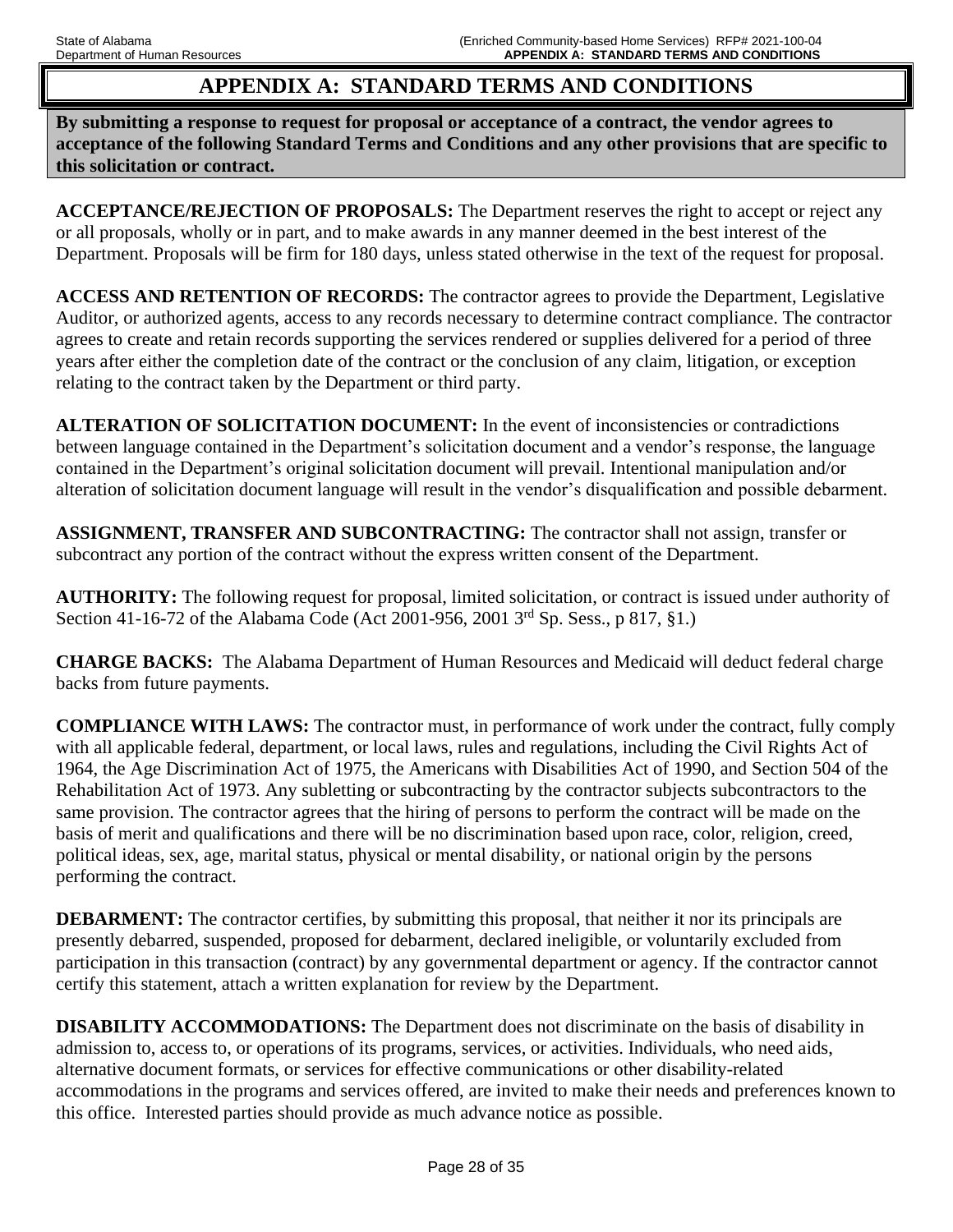State of Alabama (Enriched Community-based Home Services) RFP# 2021-100-04 **APPENDIX A: STANDARD TERMS AND CONDITIONS FACSIMILE RESPONSES:** Facsimile responses will not be accepted for requested for proposals or limited solicitations.

**FAILURE TO HONOR PROPOSAL:** If a vendor to whom a contract is awarded refuses to accept the award (contract) or, fails to deliver in accordance with the contract terms and conditions, the Department may, in its discretion, suspend the vendor for a period of time from entering into any contracts with the Department.

**FORCE MAJEURE:** Neither party shall be responsible for failure to fulfill its obligations due to causes beyond its reasonable control, including without limitation, acts or omissions of government or military authority, acts of God, materials shortages, transportation delays, fires, floods, labor disturbances, riots, wars, terrorist acts, or any other causes, directly or indirectly beyond the reasonable control of the non-performing party, so long as such party is using its best efforts to remedy such failure or delays.

**FOREIGN CORPORATIONS (OUT-OF-STATE FIRMS):** Alabama law provides that a foreign corporation (out-of-state company/firm) may not transact business in the state until it obtains a certificate of authority from the Secretary of State, Section 10-2B-15.01, Code of Alabama 1975. To obtain form for a certificate of authority, contact the Secretary of State, Corporation Division, (334) 242-5324. Not having this certificate does not keep the vendor from registering.

**HOLD HARMLESS/INDEMNIFICATION:** The contractor agrees to hold the Department, its elected and appointed officials, agents, and employees, while acting within the scope of their duties as such, harmless from and against all claims, demands, causes of action of any kind or character, including the cost of defense thereof, arising in favor of the contractor's employees or third parties on account of bodily or personal injuries, death, or damage to property arising out of services performed or omissions of services or in any way resulting from the acts or omissions of the contractor and/or its agents, employees, representatives, assigns, subcontractors, except for acts of omission resulting from the sole negligence of the Department, under this agreement.

**IMMIGRATION CLAUSE:** By signing this contract, the contracting parties affirm, for the duration of the agreement, that they will not violate federal immigration law or knowing employ, hire for employment, or continue to employ an unauthorized alien within the State of Alabama and any location. Furthermore, a contracting party found to be in violation of this provision shall be deemed in breach of the agreement and shall be responsible for all damages resulting therefrom.

**LATE PROPOSALS:** Regardless of cause, late proposals will not be accepted and will automatically be disqualified from further consideration. It shall be solely the vendor's risk to assure delivery at the designated office by the designated time. Late proposals will not be opened and may be returned to the vendor at the expense of the vendor or destroyed if requested.

**MERIT SYSTEM EXCLUSION:** The vendor must not to be considered a merit system employee and is not entitled to any benefits of the State Merit System.

**REGISTRATION WITH THE PURCHASING DIVISION:** Any business intending to transact business in Alabama must register with the Alabama Purchasing Division by completing the Vendor Disclosure Statement. A copy of the Vendor Disclosure Statement can be downloaded from the Purchasing website at www.purchasing.alabama.gov.

**SEVERABILITY CLAUSE:** A declaration by any court, or any other binding legal source, that any provision of the contract is illegal and void shall not affect the legality and enforceability of any other provision of the contract, unless the provisions are mutually dependent.

**SOLICITATION DOCUMENT EXAMINATION:** Vendors must promptly notify the Department of any ambiguity, inconsistency, or error, which they may discover upon examination of a solicitation document.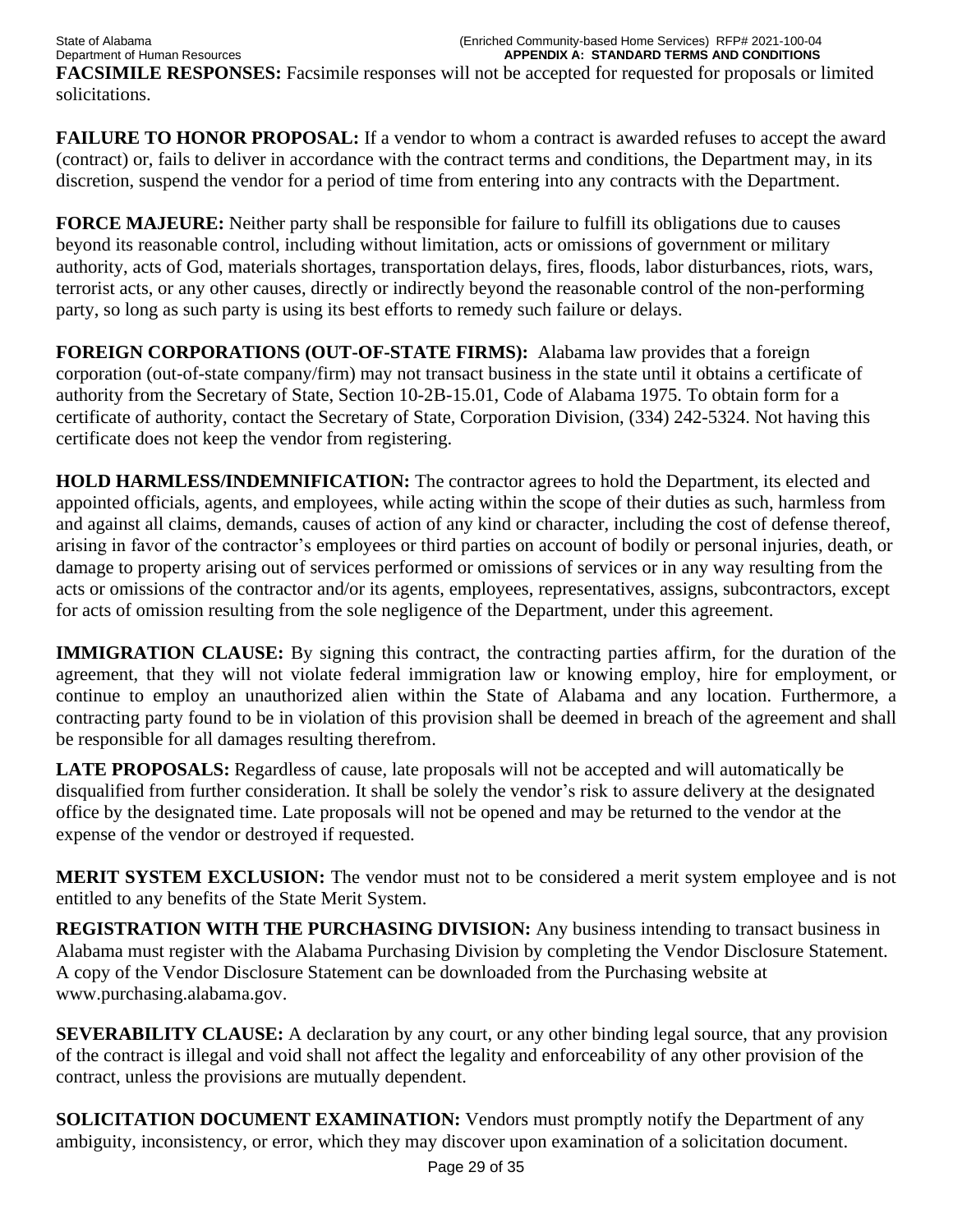**TERMINATION OF CONTRACT:** Unless otherwise stated, the Department may, by written notice to the contractor, terminate the contract in whole or in part at any time the contractor fails to perform the contract.

# **TERMINATION/ALTERNATIVE DISPUTE RESOLUTION**

For any and all disputes arising under the terms of any contract resulting from this procurement, vendors hereto agree, in compliance with the recommendations of the Governor and Attorney General, when considering settlement of such disputes, to utilize appropriate forms of non-binding alternative dispute resolution including but not limited to, mediation by and through the Attorney General's Office of Administrative hearings or where appropriate, private mediators.

**UNAVAILABILITY OF FUNDING:** The Department, at its sole discretion, may terminate or reduce the scope of the contract if available funding is reduced for any reason.

**U.S. FUNDS:** All prices and payments must be in U.S. dollars.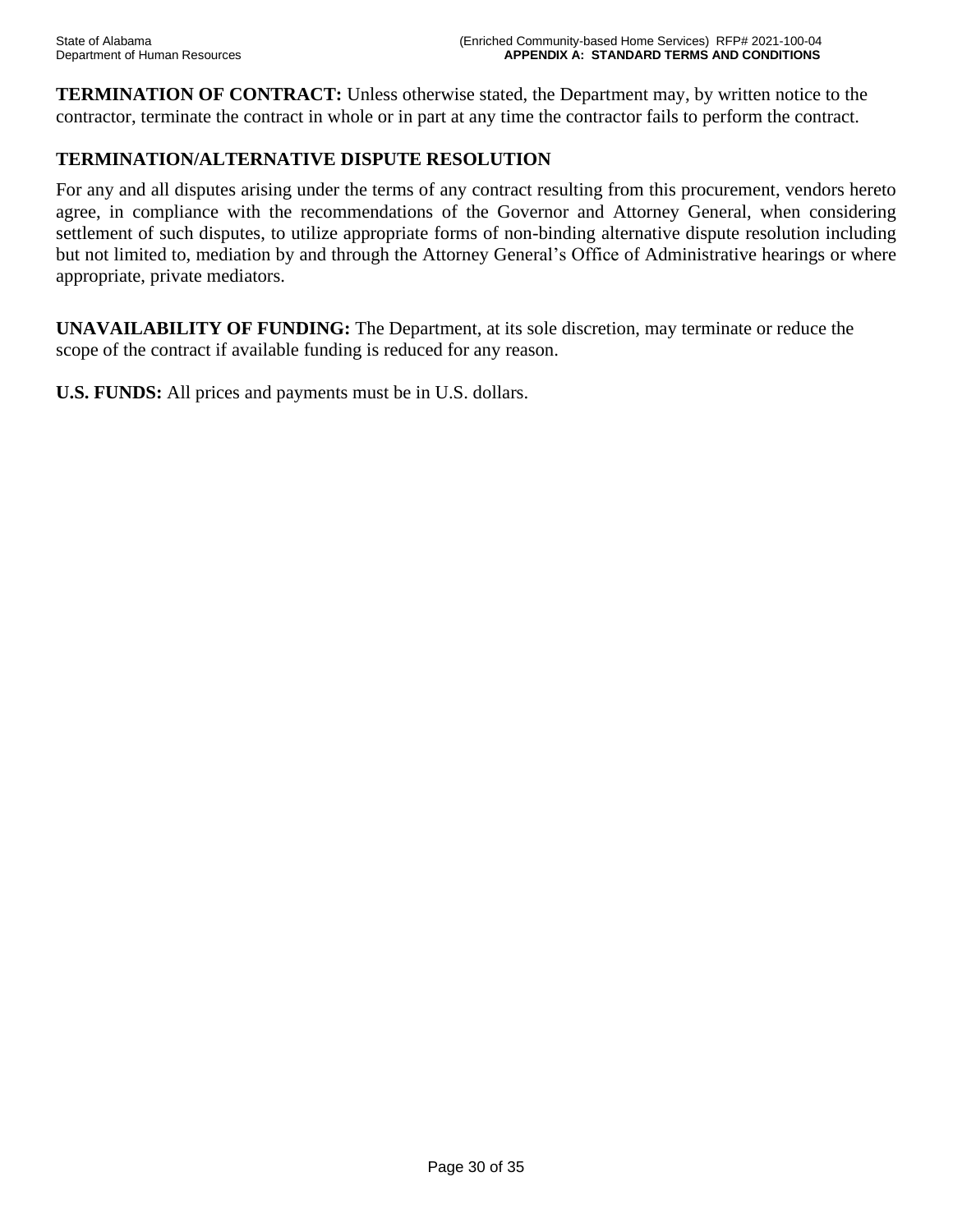# **APPENDIX B: TAXPAYER IDENTIFICATION NUMBER FORM**

#### **STATE OF ALABAMA REQUEST FOR TAXPAYER IDENTIFICATION NUMBER STATE COMPTROLLER'S OFFICE**

INSTRUCTIONS. In order to receive payment by the State of Alabama, a correct tax identification number, name and address must be on our files. To insure that accurate tax information is reported on Form 1099 for federal income tax purposes, please:

| In PART 1 below provide your Tax Identification Number and check FEIN or SSN. Also provide the name and               |
|-----------------------------------------------------------------------------------------------------------------------|
| address to which payments should be sent. In addition, provide the name of the legal signatory authority for your     |
| organization (the individual authorized in your Constitution and/or By-laws to legally obligate the organization, for |
| example, sign a contract on behalf of the organization).                                                              |

- 2. Circle the business designation that identifies your type of trade or business in PART 2.
- 3. Sign and return this form as part of the response to the RFP:

#### PART 1 – TAXPAYER IDENTIFICATION NUMBER, NAME AND ADDRESS.

|                       | Check one ______________ Federal Employer Identification Number (FEIN)<br>Social Security Number (SSN)                                           |  |
|-----------------------|--------------------------------------------------------------------------------------------------------------------------------------------------|--|
| NAME OF ORGANIZATION: |                                                                                                                                                  |  |
|                       |                                                                                                                                                  |  |
|                       |                                                                                                                                                  |  |
|                       | NAME & TITLE OF LEGAL SIGNATORY AUTHORITY: NAME & TITLE OF LEGAL SIGNATORY AUTHORITY:                                                            |  |
|                       | PART 2 – BUSINESS DESIGNATION. Circle the designation that identifies your type of trade or business.                                            |  |
| $1 -$                 | CORPORATION, PROFESSIONAL ASSOCIATION OR PROFESSIONAL CORPORATION (A corporation formed<br>under the laws of any state within the United States) |  |
| $2 -$                 | NOT FOR PROFIT CORPORATION (Section 501 (c) (3))                                                                                                 |  |
| $3 -$                 | PARTNERSHIP, JOINT VENTURE, ESTATE OR TRUST                                                                                                      |  |
| $4 -$                 | SOLE PROPRIETORSHIP OR SELF-EMPLOYED (Identification number must be Social Security Number)                                                      |  |
| $5 -$<br>$6 -$        | NONCORPORATE RENTAL AGENT<br>GOVERNMENTAL ENTITY (City, County, State or U.S. Government)                                                        |  |
| $7 -$                 | FOREIGN CORPORATION OR FOREIGN NATIONAL OR OTHER FOREIGN ENTITY                                                                                  |  |
|                       | (A corporation or other foreign entity formed under the laws of a country other than the United States or an individual                          |  |
|                       | temporarily in the United States who pays taxes as a citizen of a country other than the United States.)                                         |  |

NOTE: Failure to complete and return this form may subject you to backup withholding in the amount of 20% of future payments pursuant to Section 3406, Internal Revenue Code.

#### UNDER PENALTIES OF PERJURY, I DECLARE THAT I HAVE EXAMINED THIS REQUEST AND TO THE BEST OF MY KNOWLEDGE AND BELIEF, IT IS TRUE, CORRECT AND COMPLETE.

 $\overline{\phantom{a}}$  , and the set of the set of the set of the set of the set of the set of the set of the set of the set of the set of the set of the set of the set of the set of the set of the set of the set of the set of the s SIGNATURE DATE DATE TELEPHONE NUMBER (If different from above)

\_\_\_\_\_\_\_\_\_\_\_\_\_\_\_\_\_\_\_\_\_\_\_\_\_\_\_\_\_\_\_\_\_\_\_\_\_\_\_\_ TITLE

#### *PLEASE INCLUDE FEDERAL IDENTIFICATION NUMBER ON ALL INVOICES*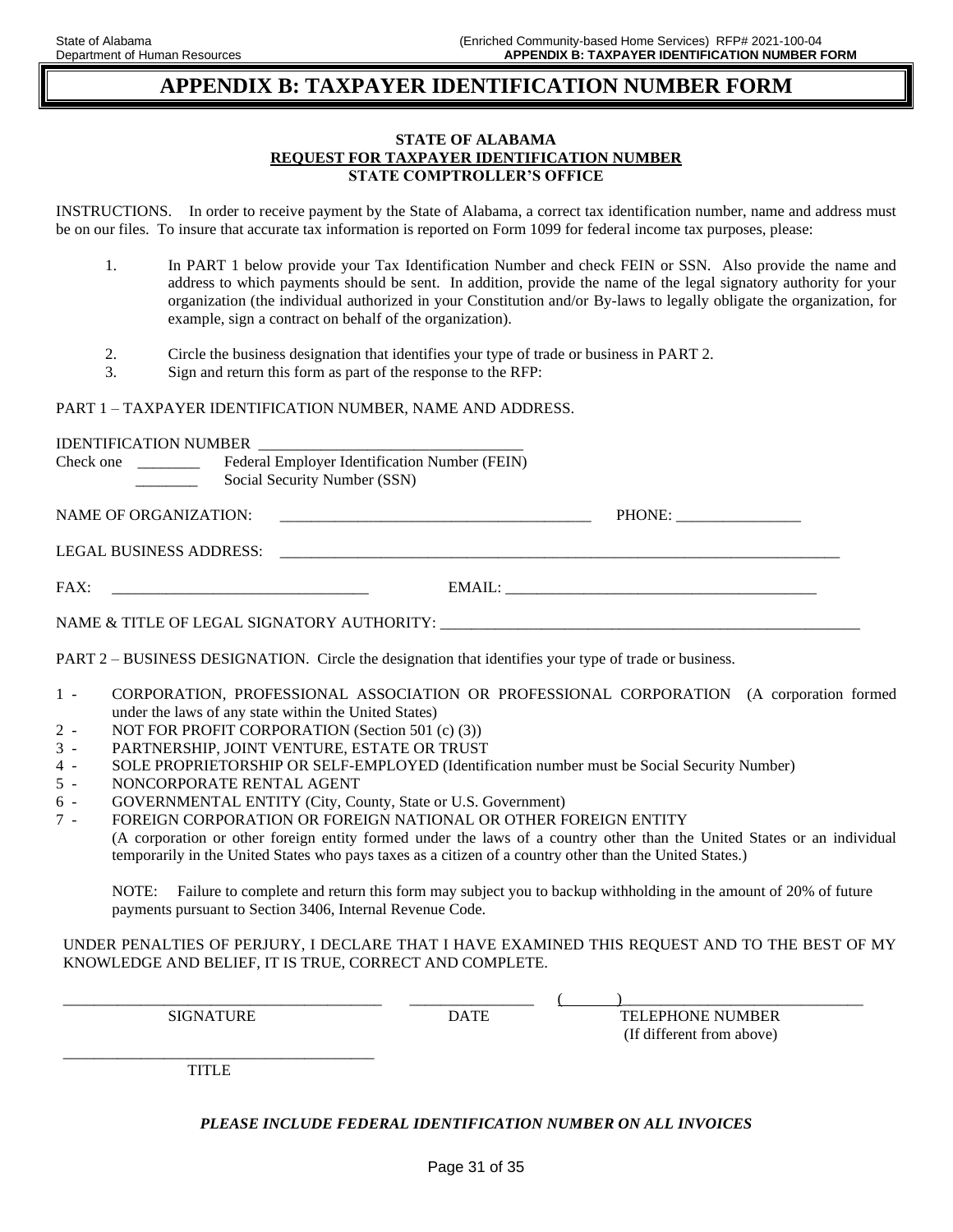# **APPENDIX C: TRADE SECRET AFFIDAVIT**

**Alabama Department of Human Resources** 

#### **AFFIDAVIT FOR TRADE SECRET CONFIDENTIALITY**

)ss.

| DEPARTMENT OF |  |
|---------------|--|
| County of     |  |

\_\_\_\_\_\_\_\_\_\_\_\_\_\_\_\_\_\_\_\_ (Affiant), being first duly sworn under oath, and representing \_\_\_\_\_\_\_\_\_\_\_\_\_\_\_\_\_\_\_ (hereafter

"Vendor"), hereby deposes and says that:

1. I am an attorney licensed to practice in the State of \_\_\_\_\_\_\_\_\_\_\_\_, representing the Vendor referenced in this matter, and have full authority from the Vendor to submit this affidavit and accept the responsibilities stated herein.

2. I am aware that the Vendor is submitting a proposal to the Alabama Department of Human Resources for RFP #

\_\_\_\_\_\_\_\_\_\_\_\_\_. Public agencies in Alabama are required by Alabama law to permit the public to examine documents that are kept or maintained by the public agencies, other than those legitimately meeting the provisions of the Alabama Trade Secrets Act, Alabama Code Section 8-27-1, and that the Department is required to review claims of trade secret confidentiality.

3. I have read and am familiar with the provisions of the Alabama Trade Secrets Act, am familiar with the case law interpreting it, and understand that all information received in response to this RFP will be available for public examination except for:

- (a) trade secrets meeting the requirements of the Act; and
- (b) information requested by the Department to establish vendor responsibility

unless prior written consent has been given by the vendor.

4. I am aware that in order for the Vendor to claim confidential material, this affidavit must be fully completed and submitted to the Department, and the following conditions must be met by the Vendor:

- (a) information to be withheld under a claim of confidentiality must be clearly marked and separated from the rest of the proposal;
- (b) the proposal may not contain trade secret matter in the cost or price; and
- (c) the Vendor's explanation of the validity of this trade secret claim is attached to this affidavit.

5. I and the Vendor accept that, should the Department determine that the explanation is incomplete, inadequate or invalid, the submitted materials will be treated as any other document in the department's possession, insofar as its examination as a public record is concerned. I and the Vendor are solely responsible for the adequacy and sufficiency of the explanation. Once a proposal is opened, its contents cannot be returned to the Vendor if the Vendor disagrees with the Department's determination of the issue of trade secret confidentiality.

6. I, on behalf of the Vendor, warrant that the Vendor will be solely responsible for all legal costs and fees associated with any defense by the Department of the Vendor's claim for trade secret protection in the event of an open records request from another party which the Vendor chooses to oppose. The Vendor will either totally assume all responsibility for the opposition of the request, and all liability and costs of any such defense, thereby defending, protecting, indemnifying and saving harmless the Department, or the Vendor will immediately withdraw its opposition to the open records request and permit the Department to release the documents for examination. The Department will inform the Vendor in writing of any open records request that is made, and the Vendor will have five working days from receipt of the notice to notify the Department in writing whether the Vendor opposes the request or not. Failure to provide that notice in writing will waive the claim of trade secret confidentiality, and allow the Department to treat the documents as a public record.

Documents that, in the opinion of the Department, do not meet all the requirements of the above will be available for public inspection, including any copyrighted materials.

\_\_\_\_\_\_\_\_\_\_\_\_\_\_\_\_\_\_\_\_\_\_\_\_\_\_\_\_\_\_\_\_\_\_\_

|                                                                                                                                                                                                                                |                   | Affiant's Signature |         |  |
|--------------------------------------------------------------------------------------------------------------------------------------------------------------------------------------------------------------------------------|-------------------|---------------------|---------|--|
|                                                                                                                                                                                                                                |                   |                     |         |  |
|                                                                                                                                                                                                                                | (Affiant's name). |                     |         |  |
| Name of Notary Public: Name of Notary Public:                                                                                                                                                                                  |                   |                     | for the |  |
|                                                                                                                                                                                                                                |                   |                     |         |  |
| My Commission Expires: 1988 and 2008 and 2008 and 2008 and 2008 and 2008 and 2008 and 2008 and 2008 and 2008 and 2008 and 2008 and 2008 and 2008 and 2008 and 2008 and 2008 and 2008 and 2008 and 2008 and 2008 and 2008 and 2 |                   |                     |         |  |
|                                                                                                                                                                                                                                |                   |                     |         |  |
|                                                                                                                                                                                                                                |                   |                     |         |  |
|                                                                                                                                                                                                                                | Dose020000000000  |                     |         |  |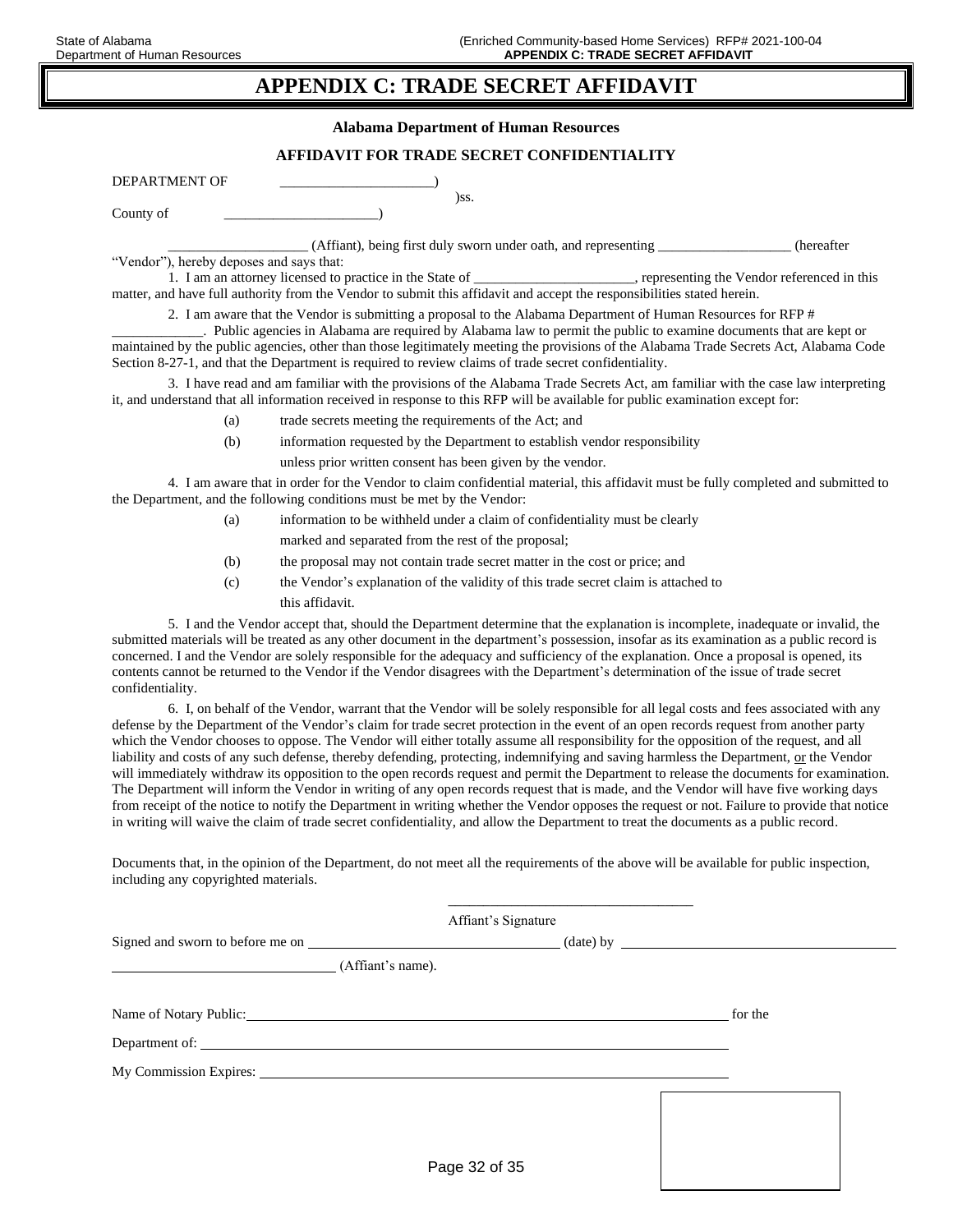# **APPENDIX D: CERTIFICATE OF COMPLIANCE**

State of \_\_\_\_\_\_\_\_\_\_\_\_\_\_\_\_\_\_ )

County of  $\qquad \qquad$  )

**CERTIFICATE OF COMPLIANCE WITH THE BEASON-HAMMON ALABAMA TAXPAYER AND CITIZEN PROTECTION ACT (ACT 2011-535, as amended by Act 2012-491)**

**DATE:\_\_\_\_\_\_\_\_\_\_\_\_\_\_\_\_**

**RE Contract/Grant/Incentive (***describe by number or subject):*

| by and between                              |  |
|---------------------------------------------|--|
| (Contractor/Grantee) and                    |  |
| (State Agency, Department or Public Entity) |  |

The undersigned hereby certifies to the State of Alabama as follows:

- 1. The undersigned holds the position of \_\_\_\_\_\_\_\_\_\_\_\_\_\_\_\_\_\_\_\_\_\_\_\_\_\_\_\_\_\_with the Contractor/Grantee named above, and is authorized to provide representations set out in this Certificate as the official and binding act of that entity, and has knowledge of the provisions of THE BEASON-HAMMON ALABAMA TAXPAYER AND CITIZEN PROTECTION ACT (ACT 2011-535 of the Alabama Legislature, as amended by Act 2012-491) which is described herein as "the Act".
- 2. Using the following definitions from Section 3 of the Act, select and initial either (a) or (b), below, to describe the Contractor/Grantee's business structure.

BUSINESS ENTITY. Any person or group of persons employing one or more persons performing or engaging in any activity, enterprise, profession, or occupation for gain, benefit, advantage, or livelihood, whether for profit or not for profit. "Business entity" shall include, but not be limited to the following:

*a.* Self-employed individuals, business entities filing articles of incorporation, partnerships, limited partnerships, limited liability companies, foreign corporations, foreign limited partnerships, foreign limited liability companies authorized to transact business in this state, business trusts, and any business entity that registers with the Secretary of State.

*b.* Any business entity that possesses a business license, permit, certificate, approval, registration, charter, or similar form of authorization issued by the state, any business entity that is exempt by law from obtaining such a business license, and any business entity that is operating unlawfully without a business license.

EMPLOYER. Any person, firm, corporation, partnership, joint stock association, agent, manager, representative, foreman, or other person having control or custody of any employment, place of employment, or of any employee, including any person or entity employing any person for hire within the State of Alabama, including a public employer. This term shall not include the occupant of a household contracting with another person to perform casual domestic labor within the household.

*\_\_\_\_(a)*The Contractor/Grantee is a business entity or employer as those terms are defined in Section 3 of the Act.

*\_\_\_\_(b)*The Contractor/Grantee is not a business entity or employer as those terms are defined in Section 3 of the Act.

- 3. As of the date of this Certificate, Contractor/Grantee does not knowingly employ an unauthorized alien within the State of Alabama and hereafter it will not knowingly employ, hire for employment, or continue to employ an unauthorized alien within the State of Alabama;
- 4. Contractor/Grantee is enrolled in E-Verify unless it is not eligible to enroll because of the rules of that program or other factors beyond its control.

Certified this day of 20 and 20

Name of Contractor/Grantee/Recipient

 $\mathbf{B} \mathbf{v}$ :

\_\_\_\_\_\_\_\_\_\_\_\_\_\_\_\_\_\_\_\_\_\_\_\_\_\_\_\_\_\_\_\_\_\_\_\_\_\_\_\_\_\_

 $Its$   $\qquad \qquad$ 

\_\_\_\_\_\_\_\_\_\_\_\_\_\_\_\_\_\_\_\_\_\_\_\_\_\_\_\_\_\_\_\_\_\_\_\_\_\_\_\_\_

The above Certification was signed in my presence by the person whose name appears above, on

this \_\_\_\_\_ day of \_\_\_\_\_\_\_\_\_\_\_\_\_\_\_\_\_\_\_\_\_ 20\_\_\_\_\_.

WITNESS: \_\_\_\_\_\_\_\_\_\_\_\_\_\_\_\_\_\_\_\_\_\_\_\_\_\_\_\_\_\_\_\_\_\_\_\_\_\_\_\_\_

Printed Name of Witness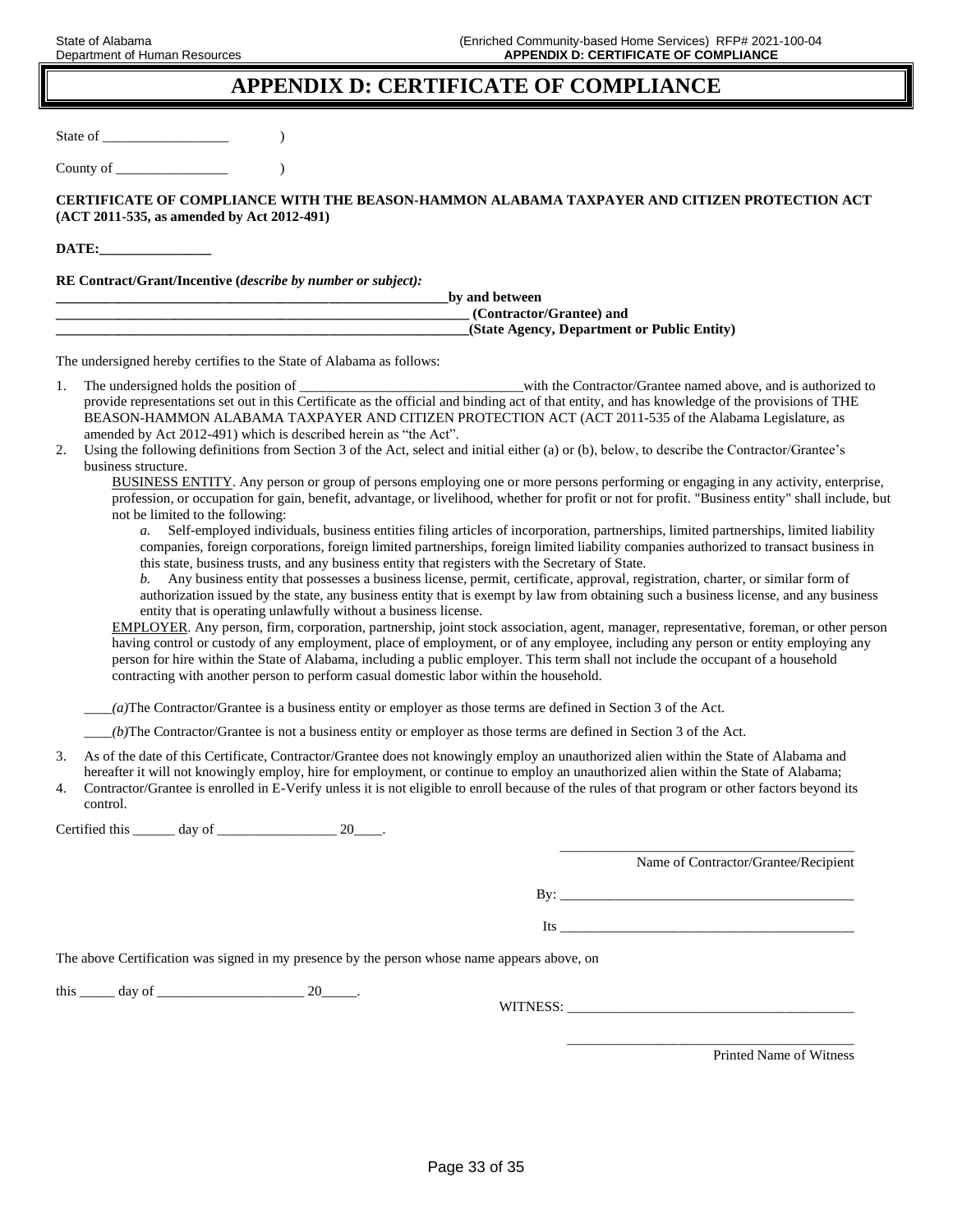# **APPENDIX E: IMMIGRATION STATUS FORM**

### **IMMIGRATION STATUS**

I hereby attest that all workers on this project are either citizens of the United States or are in a proper and legal immigration status that authorizes them to be employed for pay within the United States.

Signature of Contractor

\_\_\_\_\_\_\_\_\_\_\_\_\_\_\_\_\_\_\_\_\_\_\_\_\_\_\_\_\_\_\_\_\_\_\_

Witness

\_\_\_\_\_\_\_\_\_\_\_\_\_\_\_\_\_\_\_\_\_\_\_\_\_\_\_\_\_\_\_\_\_